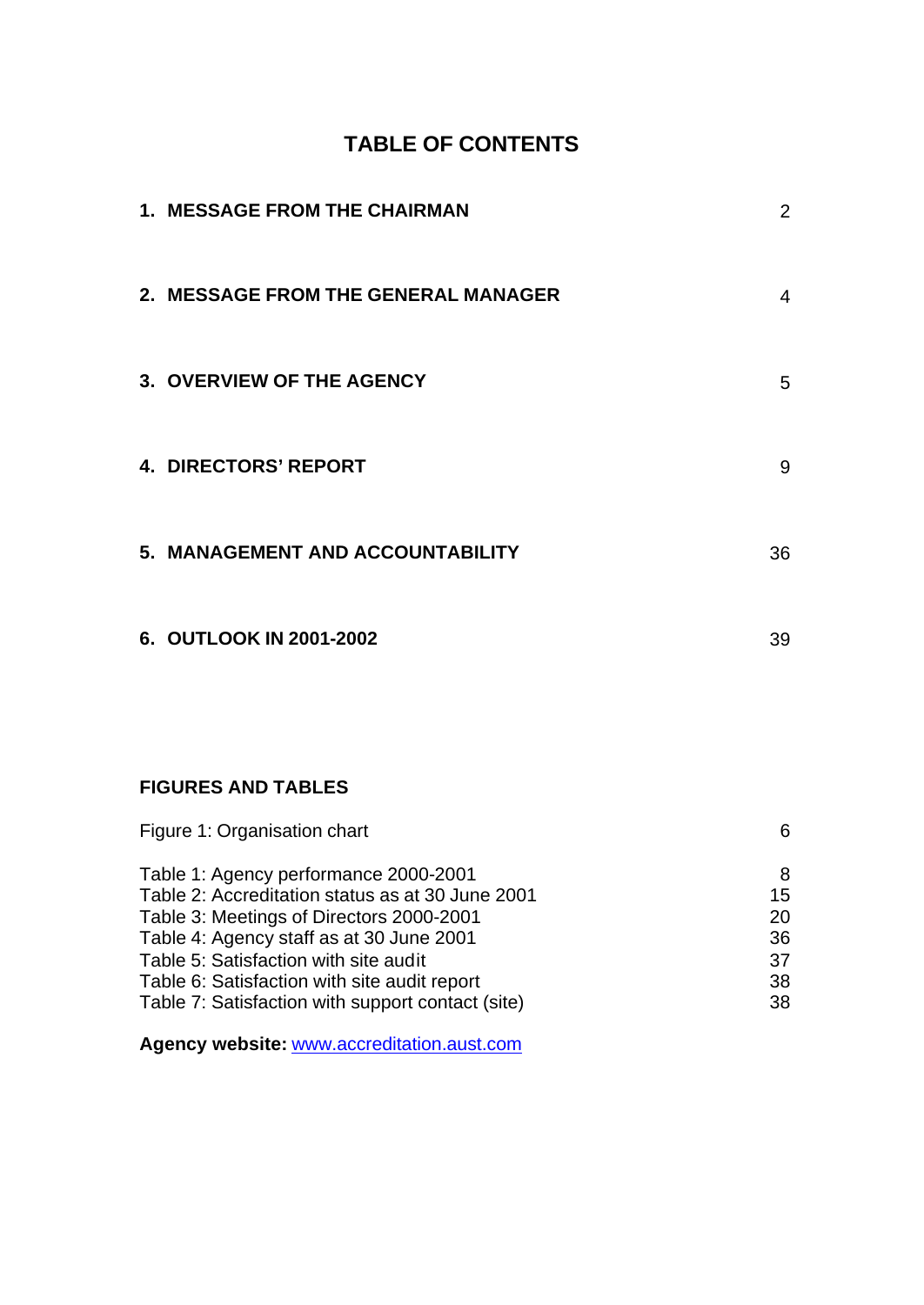# **MESSAGE FROM THE CHAIRMAN**

The 2000-01 financial year was a landmark period for the Aged Care Standards and Accreditation Agency, and for the aged care industry.

Up to 31 December 2000, accreditation was not mandatory, and for nonaccredited homes, the Residential Care Standards only were required to be met. In the period between September 1999 and December 2000, while the Agency processed approximately 3000 accreditation applications, it concurrently managed the supervision of homes not yet accredited; homes with improvements required; and homes preparing to close or sell because they would not or could not meet the new standards.

Under the *Aged Care Act 1997*, from 1 January 2001 – 'accreditation day' – all aged care homes in Australia had to meet an accreditation requirement to continue to receive Commonwealth residential aged care subsidies. The Accreditation Standards, which contain nine expected outcomes over and above those included in the Residential Care Standards, became the legislated benchmark for aged care quality.

Meeting the accreditation deadline while successfully managing the transition period was a significant challenge – and achievement – for the Agency and the aged care industry.

From the outset, the Board was resolute that the Agency would deliver accreditation by the due date, and improved quality of care for older Australians in residential aged care.

With the hard work, skill and enthusiasm of quality assessors and Agency staff, coupled with the commitment and dedication of the industry, I was pleased to announce on 1 January 2001 that our goals had been achieved.

However, accreditation is not a one-off event; it is an ongoing endeavour, for both the Agency and the industry. Accreditation is set in a framework of continuous improvement and the pursuit of quality – in both aged care, and in the accreditation process – did not cease with the celebration of the 1 January milestone.

The Agency continues to supervise all homes to ensure standards are maintained and continuous improvement is undertaken. In the last six months alone, more than 1800 visits – including spot checks – have been made by the Agency to monitor homes' progress.

Also since January, the Board has been leading an internal review of the Agency's policies and procedures, focusing on core processes and products, such as the *Accreditation Guide*, *Application Kit* and published reports.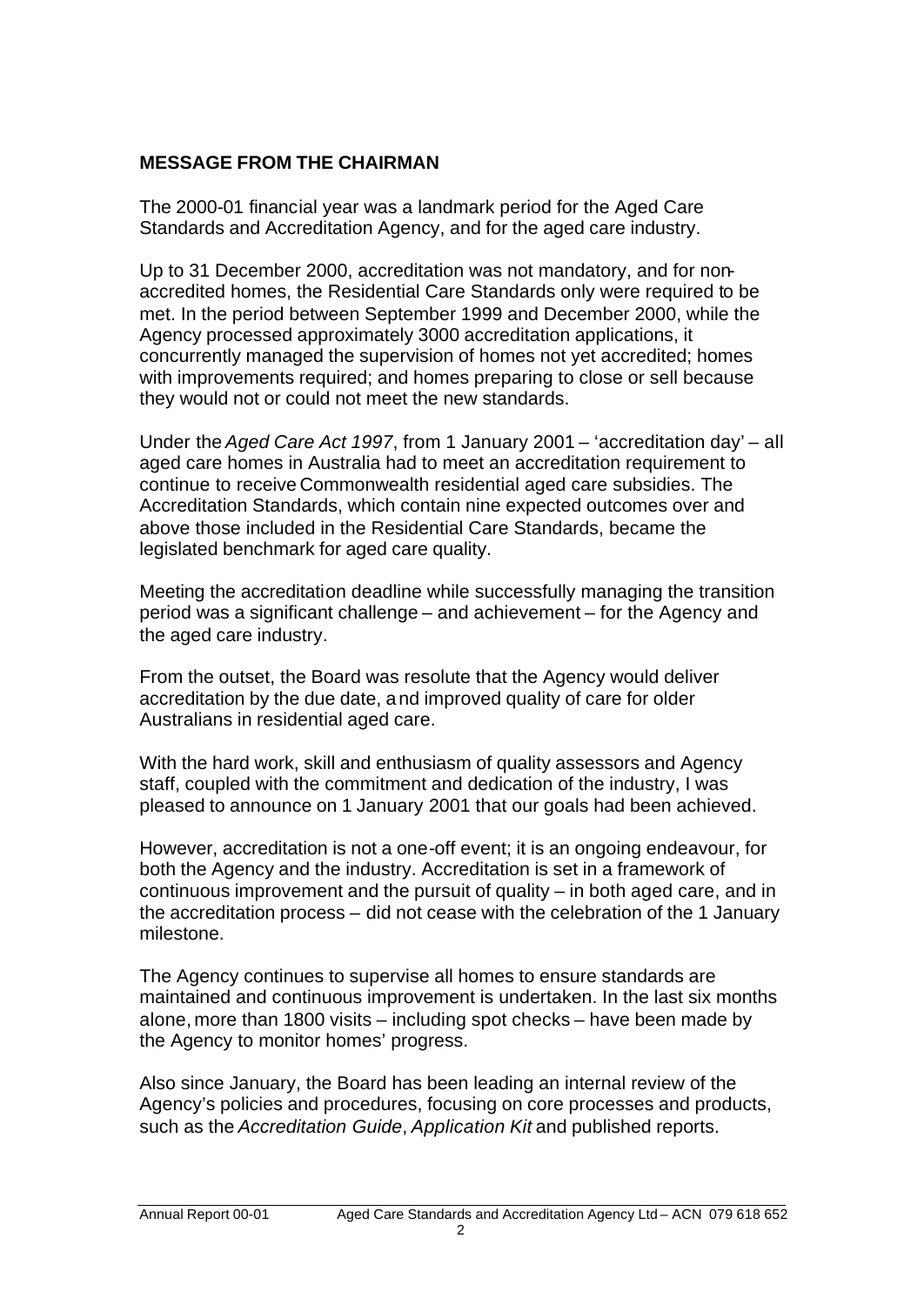Integral to accreditation is transparency of process and public accountability. All review audit reports and accreditation decisions are published on the Agency's website, giving the community unprecedented access to information about aged care homes. The review is examining ways to make this information even more accessible and meaningful to the different audiences, who include residents and relatives, prospective residents, the aged care industry and the general community.

Informed by feedback from the industry and other stakeholders, the review will ensure that the next major cycle of accreditation benefits from the experiences of the past. In addition, the Agency has been contributing to the Aged Care Forum's Working Group on the Lessons Learned from Accreditation, and is actively engaged with that process to ensure any lessons relevant to the Agency are heeded.

Notwithstanding the high quality standards of care, service and professionalism in the overwhelming majority of Australia's aged care homes, there are regrettably a small number that do not consistently meet the required standards. The high profile given to these homes can misrepresent the industry as a whole, and frequently causes unnecessary alarm.

This is unfortunate, as accreditation has in fact led to significant improvements in the quality of aged care, with most homes actively pursuing continuous improvement. Accreditation means that the industry itself – not just the Agency – is taking action to raise the quality of care and services in aged care homes.

The community can be assured that the Agency is supervising all accredited aged care homes: through spot checks, review audits and support contacts. When homes fail to meet the Standards, the Agency can, will and does take action.

Jim Harrowell Chairman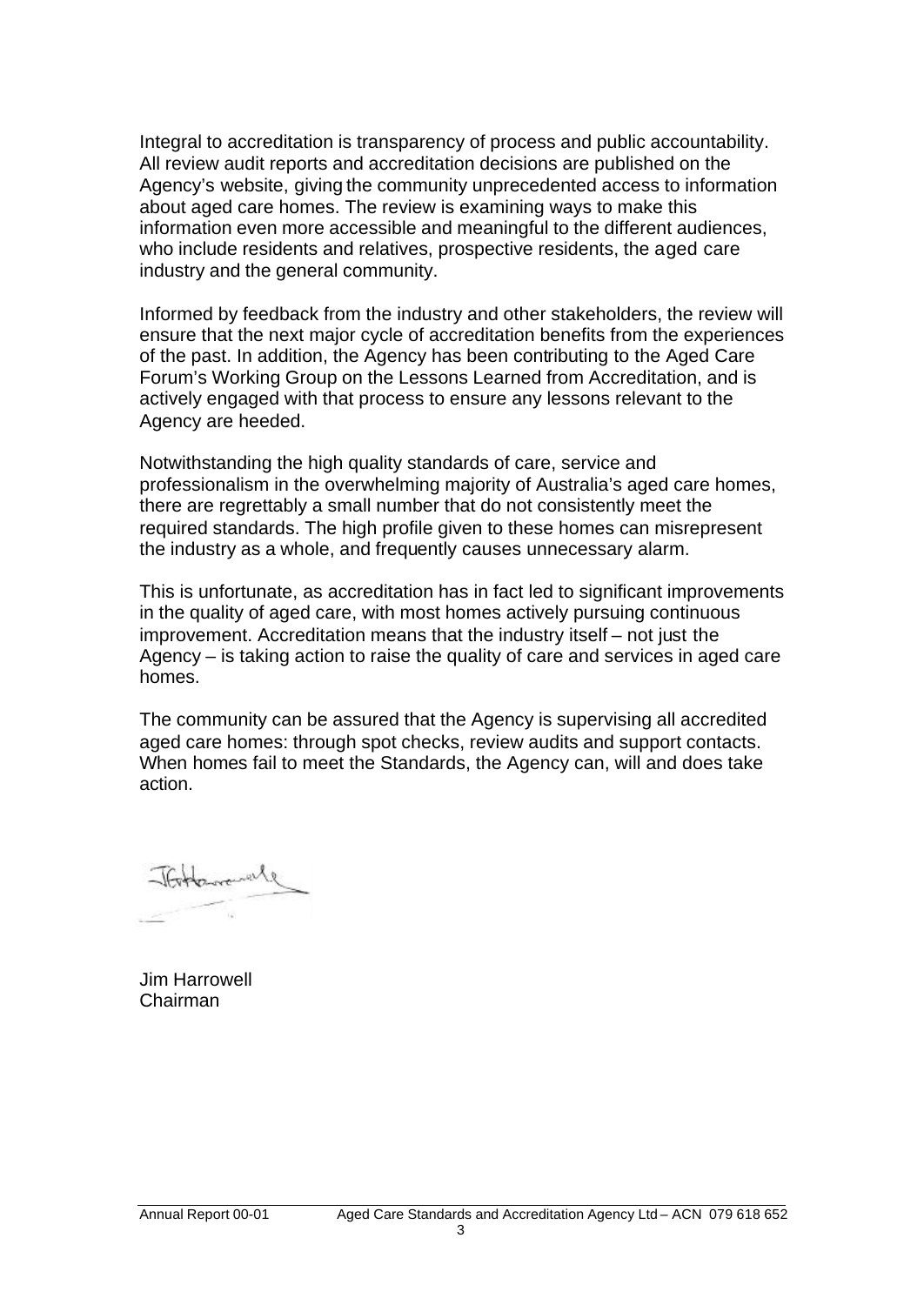## **MESSAGE FROM THE GENERAL MANAGER**

The successful completion of the first round of accreditation by the due date of 1 January 2001 was a significant achievement for the Agency. Over three thousand accreditation applications were processed, accreditation site visits conducted and accreditation decisions made between September 1999 and December 2000. In addition to this the Agency continued with a busy schedule of ongoing review audits, support visits and spot checks. The legislated target could not have been achieved without the skills and efforts of all Agency staff and our contracted quality assessors.

The outcomes of this first round of accreditation clearly demonstrate that there is a high level of compliance with the Accreditation Standards, with 2938 aged care homes accredited by the accreditation date. The commitment of the great majority of homes to the accreditation process was clearly evident to assessment teams. During the accreditation site visits, quality assessors met with over 13,000 residents and carers to receive their input into the assessment. In very many cases the residents and their carers confirmed to our assessors that they were receiving excellent care. Residents were also very forthcoming about things that they would like to see improved in their home.

As with any major new initiative there are important lessons to be learned from the initial round. The Agency has a strong commitment, led by the Board, to continually improve its own standards. As the Chairman has indicated in his report, immediately after the accreditation date the Agency commenced a rigorous review of its processes. The Agency established a project team to assess all the feedback received and to make recommendations for improvements. Comprehensive and important feedback from all homes was collected at several stages in the accreditation process. Although this indicated a very high level of satisfaction with accreditation (89 per cent of services agreed that they found the site audit a satisfying and useful experience) there were valuable improvement suggestions made which will be incorporated into the next round of accreditation.

I would like to thank the Agency Board and staff of the Agency for their commitment to the process of accreditation; to the officers and staff of the Department of Health and Aged Care for their support of the Agency's role; to the many aged care providers who responded to the recommendations of the Agency; and finally to all those residents of Australia's aged care homes who welcomed our assessors into their homes.

Tim Burns General Manager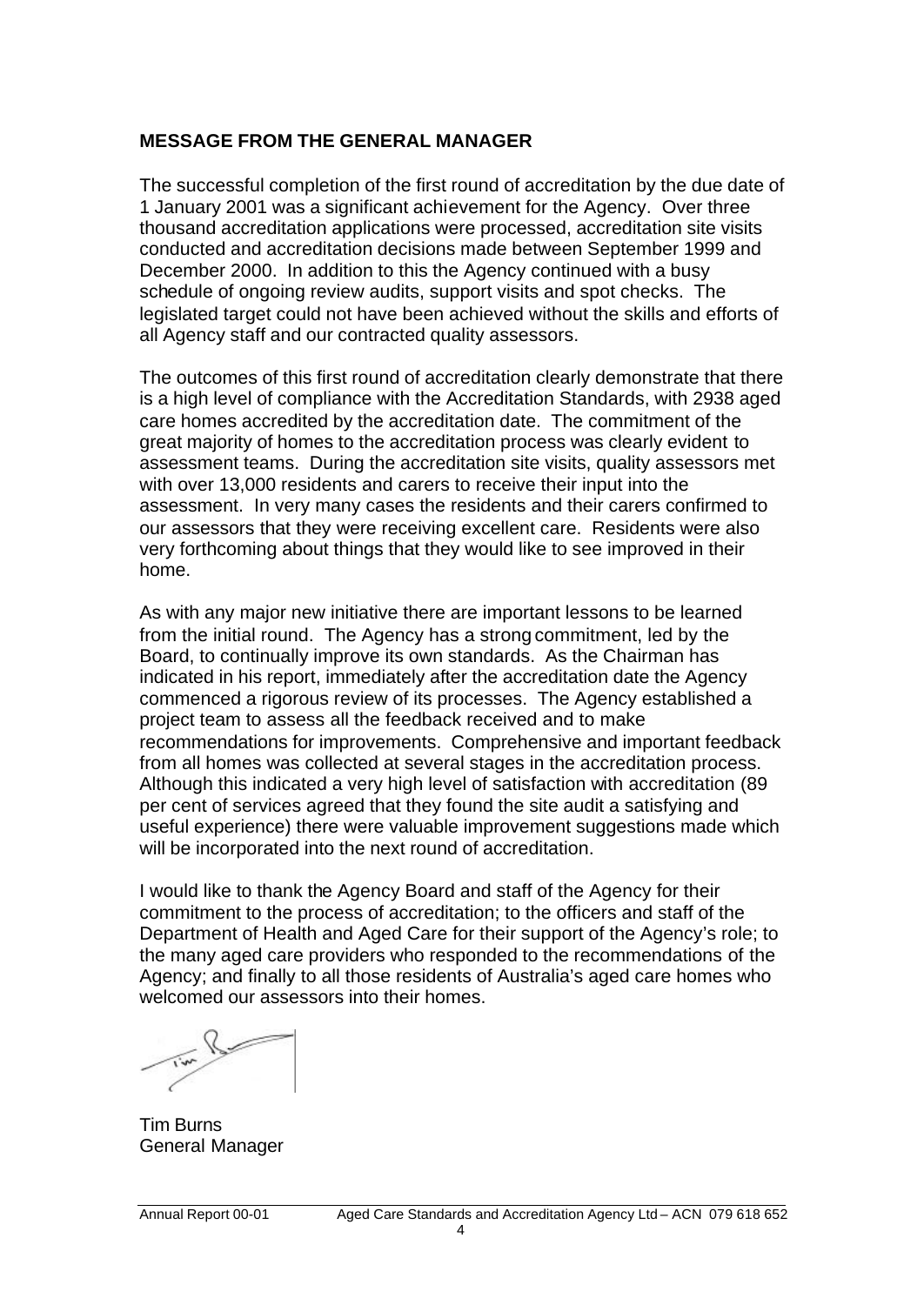# **OVERVIEW OF THE AGENCY**

The Aged Care Standards and Accreditation Agency (the Agency) is an independent company established by the Commonwealth under the *Aged Care Act 1997* for the accreditation of residential aged care homes.

## **Functions**

The core functions of the Agency are set down through a written agreement with the Commonwealth made under s.80-1 of the *Aged Care Act 1997*. The functions of the Agency set out in the *Accreditation Grant Principles 1999* are to:

- Manage the residential aged care accreditation process using the Accreditation Standards
- Promote high quality care and assist industry to improve service quality by identifying best practice, and providing information, education and training
- Assess and strategically manage services working towards accreditation
- Liaise with the Department of Health and Aged Care about services that do not comply with the relevant Standards.

The Agency fulfils its functions using processes and principles set down in legislation, notably the *Aged Care Act 1997*, the *Accountability Principles 1998,* the *Accreditation Grant Principles 1999* and the *Commonwealth Authorities and Companies Act 1997.*

## **Mission statement**

The Agency's mission is to:

- Ensure legislated standards are achieved
- Promote innovation and best practice
- Enhance quality of life for residents
- Work with the aged care industry to continuously improve services.

## **Vision statement**

The Agency's vision is that:

*Individuals enjoy quality care and services provided by an aged care industry that is setting world benchmarks.*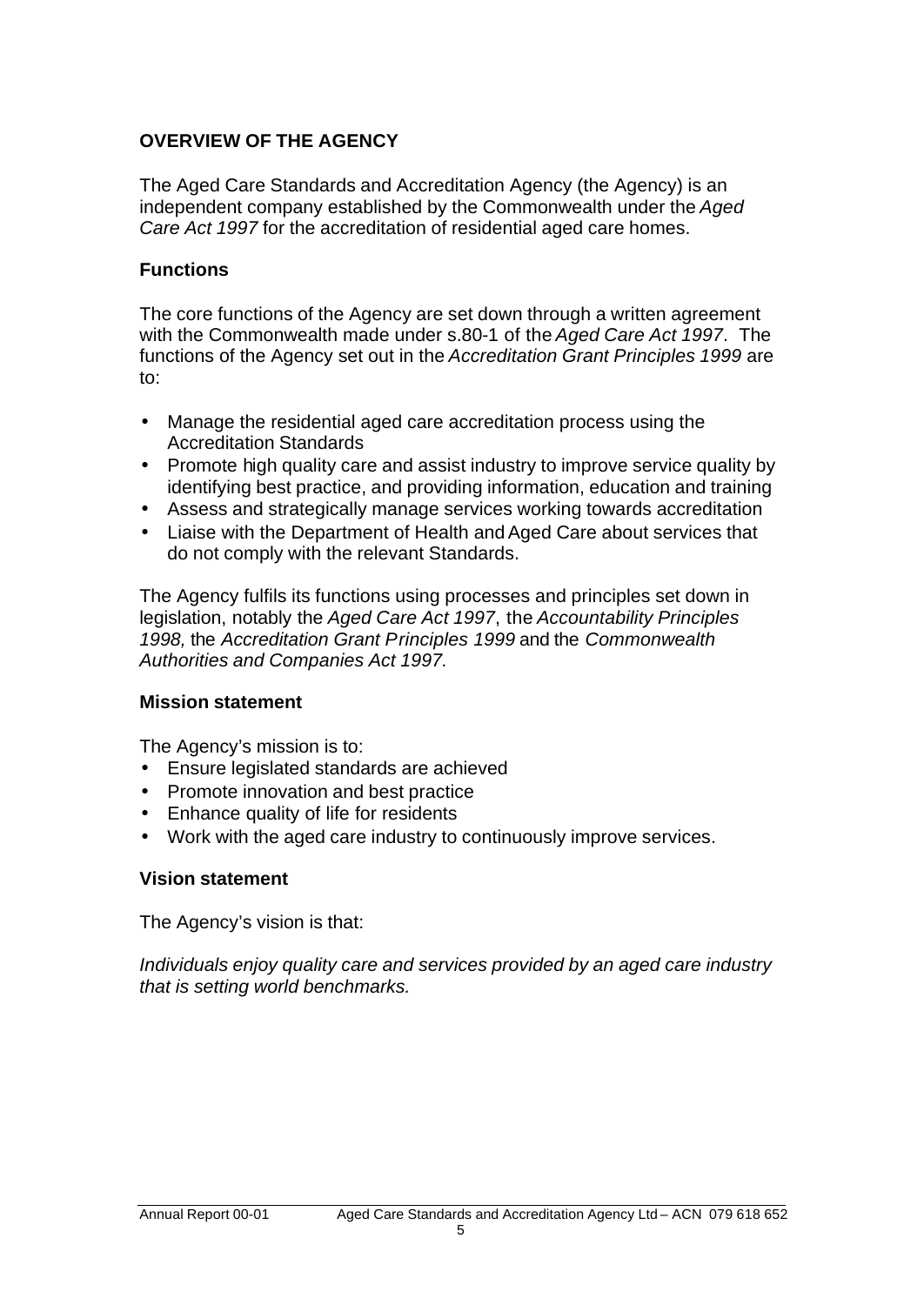# **Agency structure**

The corporate structure of the Agency is illustrated below at Figure 1. **Figure 1: Organisation chart**



The Board of Directors has overall responsibility for the Agency's strategic direction and performance. The Board's role is corporate governance: ensuring that the Agency fulfils the functions given to it by the Parliament in the legislation, and ensuring proper prudential management of its funds.

Details about Board Directors for the period 2000-2001 are included in section 4, *Directors' Report*.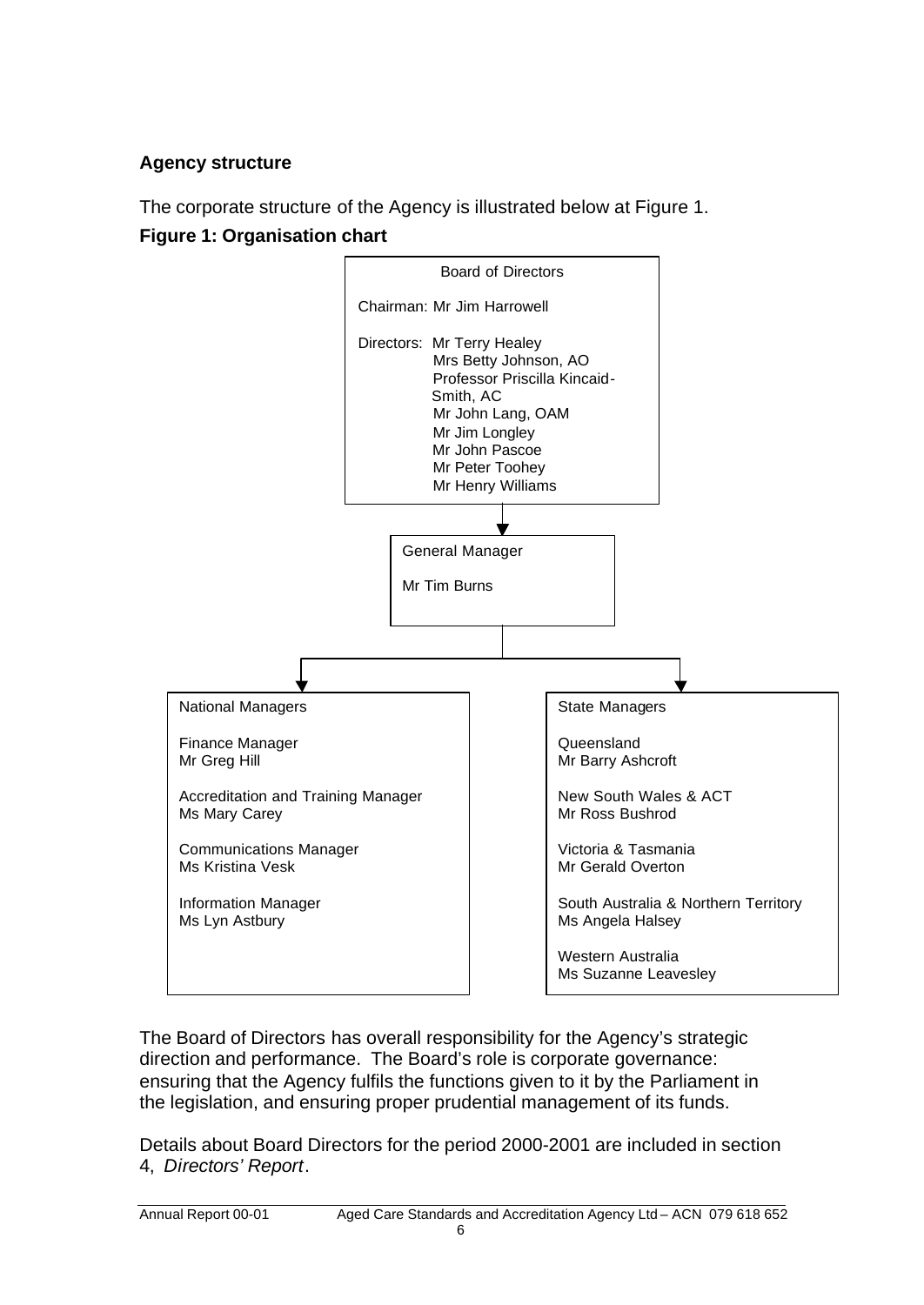The General Manager is responsible for the operational management of the company and for ensuring the delivery of the Agency's core functions. The General Manager reports to the Board and maintains regular communication with the Commonwealth Department of Health and Aged Care.

The General Manager is supported by a small team in the national office who develop and implement national policies covering accreditation, monitoring, education and training, communications and finance.

Five state-based offices deliver the day to day functions of the Agency, focused particularly on managing accreditation and monitoring the ongoing compliance and continuous improvement of aged care homes. State offices are located in Sydney (covering the ACT), Melbourne (covering Tasmania), Brisbane, Perth and Adelaide (covering the Northern Territory). Each State office has a State Manager responsible for its activities. Contact details for each State office can be found on the back cover of this report.

# **Relationship with the Department of Health and Aged Care**

The Agency contributes to the achievement of 'Enhanced Quality of Life for Older Australians', a portfolio outcome set for the Commonwealth Department of Health and Aged Care ('the Department'). The objectives of this outcome are to improve the quality of care, quality of life and respect for the dignity of consumers of residential aged care.

The Agency works with the Department in the promotion of quality of aged care by, for example:

- Liaising with the Department about homes that do not meet their obligations under the Act
- Providing recommendations to the Secretary (or his delegate) about whether or not sanctions should be imposed on homes that do not comply with the Accreditation Standards or other obligations
- Responding to requests from the Secretary (or his delegate) to conduct review audits
- Reporting regularly about the status and performance of aged care homes.

The information provided in this Report complements and expands on material provided in the Department of Health and Aged Care Annual Report 2000-2001 and associated Portfolio Budget Statements.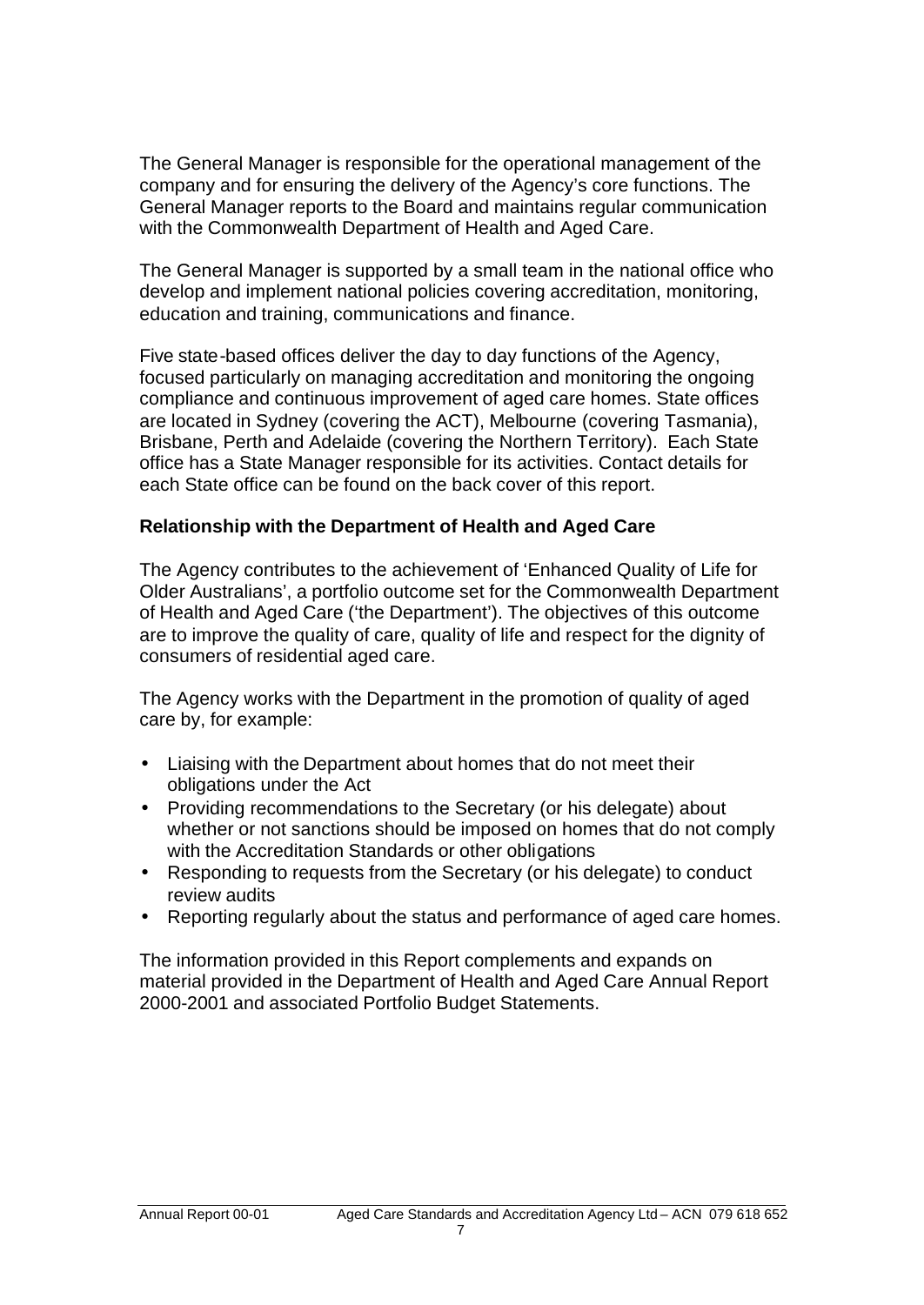The following table lists Agency performance in 2000-2001 against targets specified by the Department of Health and Aged Care.

| <b>Performance target</b>                                                         | <b>Result achieved</b>                                                                    | <b>Variance</b>                                                                                                                                                                                                                                                     |
|-----------------------------------------------------------------------------------|-------------------------------------------------------------------------------------------|---------------------------------------------------------------------------------------------------------------------------------------------------------------------------------------------------------------------------------------------------------------------|
| 100% of residential<br>aged care homes are<br>accredited                          | Target achieved.<br>100% accredited.                                                      |                                                                                                                                                                                                                                                                     |
| 50% of all accredited<br>homes are accredited<br>for 3 years                      | Target exceeded.<br>Approximately 90% of<br>homes accredited for 3<br>years.              | Reflects stronger than<br>anticipated performance<br>and response by<br>industry to quality<br>improvement.                                                                                                                                                         |
| 80% of services<br>accessing information<br>and training on quality<br>management | Partly achieved.<br><b>Publication of newsletter</b><br>resumed first quarter of<br>2001. | Until 1 January 2001,<br>priority was given to<br>ensuring the<br>accreditation deadline<br>was met. Production of<br>the Agency's newsletter,<br>The Standard, resumed<br>in early 2001 and<br>preparation for training<br>and education initiatives<br>commenced. |
| Minister and<br>Department are satisfied<br>with advice and reports               | Partly achieved.                                                                          | Advice data and<br>information provided in<br>a timely manner, with a<br>high degree of accuracy<br>and quality. There were<br>delays in presentation of<br>previous annual reports<br>due to accreditation<br>priorities.                                          |

# **Table 1: Agency performance 2000-2001**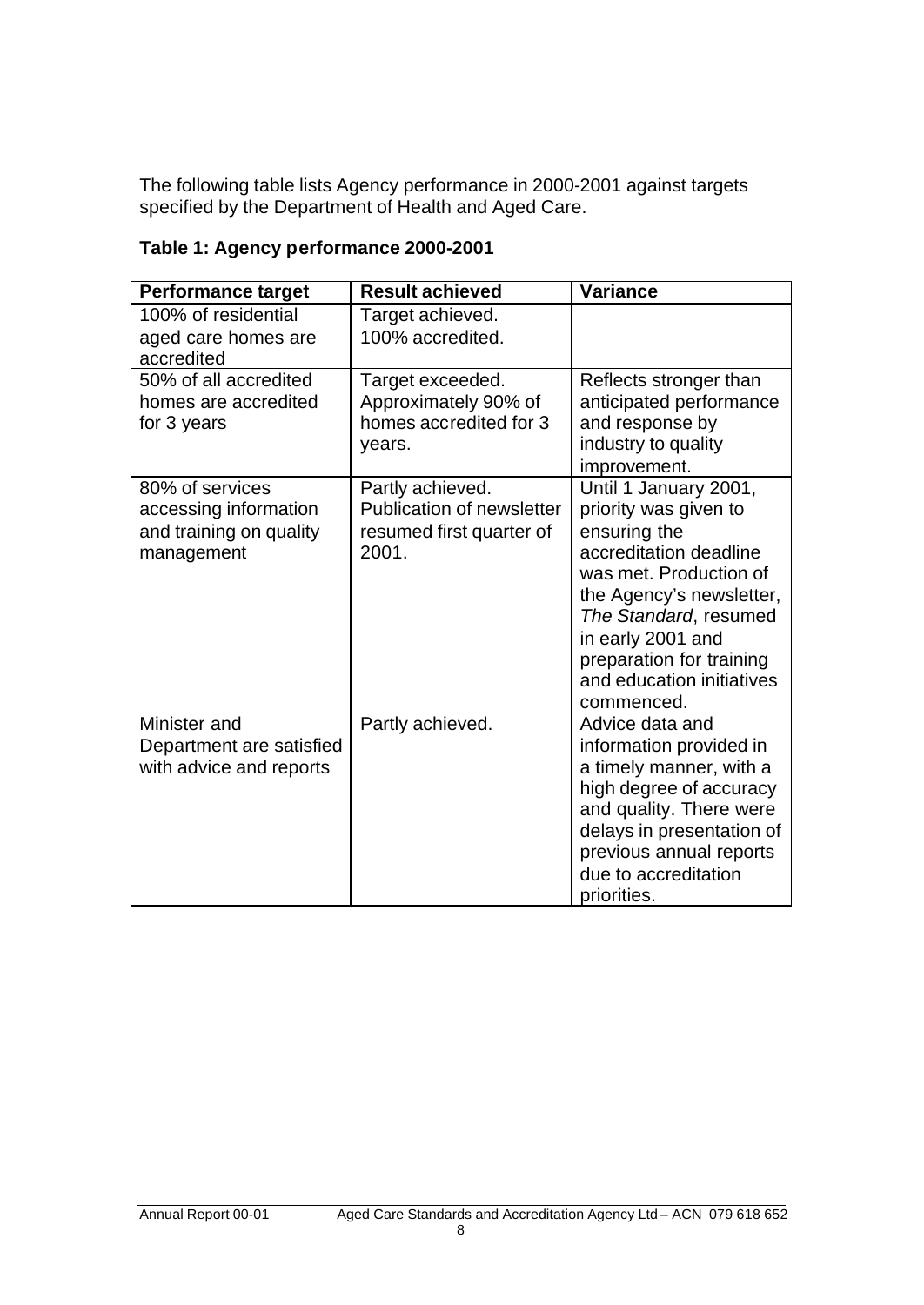# **DIRECTORS' REPORT**

Your directors submit the financial accounts for the financial year ended 30 June 2001.

# **Directors**

The names of directors in office at any time since 30 June 2000 are:

Dr Penny Flett (resigned 22 September 2000) Mr Jim Harrowell (Chairman) Mr Terry Healey Mrs Betty Johnson, AO Professor Priscilla Kincaid-Smith, AC Mr John Lang, OAM Mr Jim Longley Mr John Pascoe (commenced 4 June 2001) Mr Peter Toohey Mr Henry Williams

Directors have been in office since the start of the financial year to the date of this report unless otherwise stated.

# **Dr Penny Flett (former Chairman)**

*Appointed 22/09/97 Resigned 22/09/00*

Dr Flett is Executive Director of Brightwater Care Group (formerly Homes of Peace) a not-for-profit organisation providing a wide range of residential and at-home services for 700 elderly and young people at many locations in Perth.

Dr Flett was appointed as Chair of the Board in November 1997. Her term expired in September 2000.

# **Mr Jim Harrowell, Chairman**

*Appointed 21/06/99 Current appointment until 20/06/04* Chairman of Remuneration Committee

Mr Harrowell is a qualified lawyer and accountant. He is a Fellow of the Australian Institute of Company Directors and a Fellow of the Taxation Institute of Australia.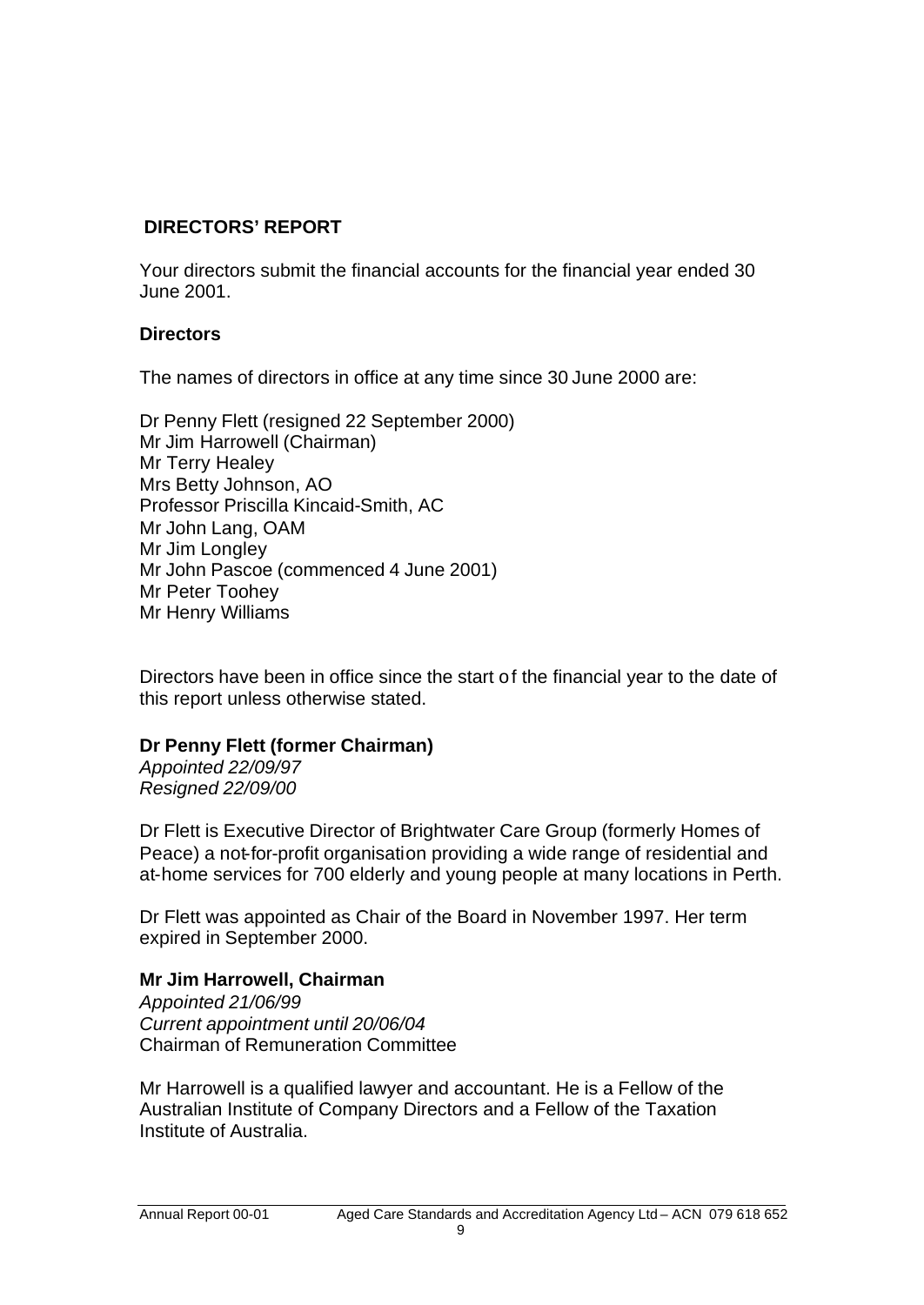He is the Managing Partner of the Hunt & Hunt Legal Group and has over 20 years experience in litigation in all jurisdictional levels in NSW and interstate.

He lives in Sydney.

# **Directors**

# **Mr Terry Healey**

*Appointed 22/09/97 Current appointment until 22/09/01* Member of Audit and Finance Committee

Until his retirement in December 2000, Mr Healey was the Chief Executive Officer of Eldercare Inc., an independently incorporated community service of the Uniting Church in Australia which operates nursing homes, hostels and independent living units in South Australia.

He lives in Adelaide.

# **Mrs Betty Johnson, AO**

*Appointed 22/09/97 Current appointment until 21/11/03* Member of Education and Training Committee

Mrs Johnson is involved with the Older Women's Network (Australia) and she is also involved with the Australian Pensioners and Superannuants Federation. Mrs Johnson holds the position of consumer representative on many aged care committees and working groups.

She lives in Sydney.

# **Professor Priscilla Kincaid-Smith, AC**

*Appointed 22/09/97 Current appointment until 21/11/03* Member of Education and Training Committee

Professor Kincaid-Smith is Professor Emeritus University of Melbourne and the Medical Director and Director of Nephrology, Epworth Hospital, Melbourne. Formerly Chairman Australian Medical Association Committee on the Care of Older People.

She lives in Melbourne.

# **Mr John Lang, AOM**

*Appointed 22/09/97 Current appointment until 22/09/01* Member of Audit and Finance Committee and Remuneration Committee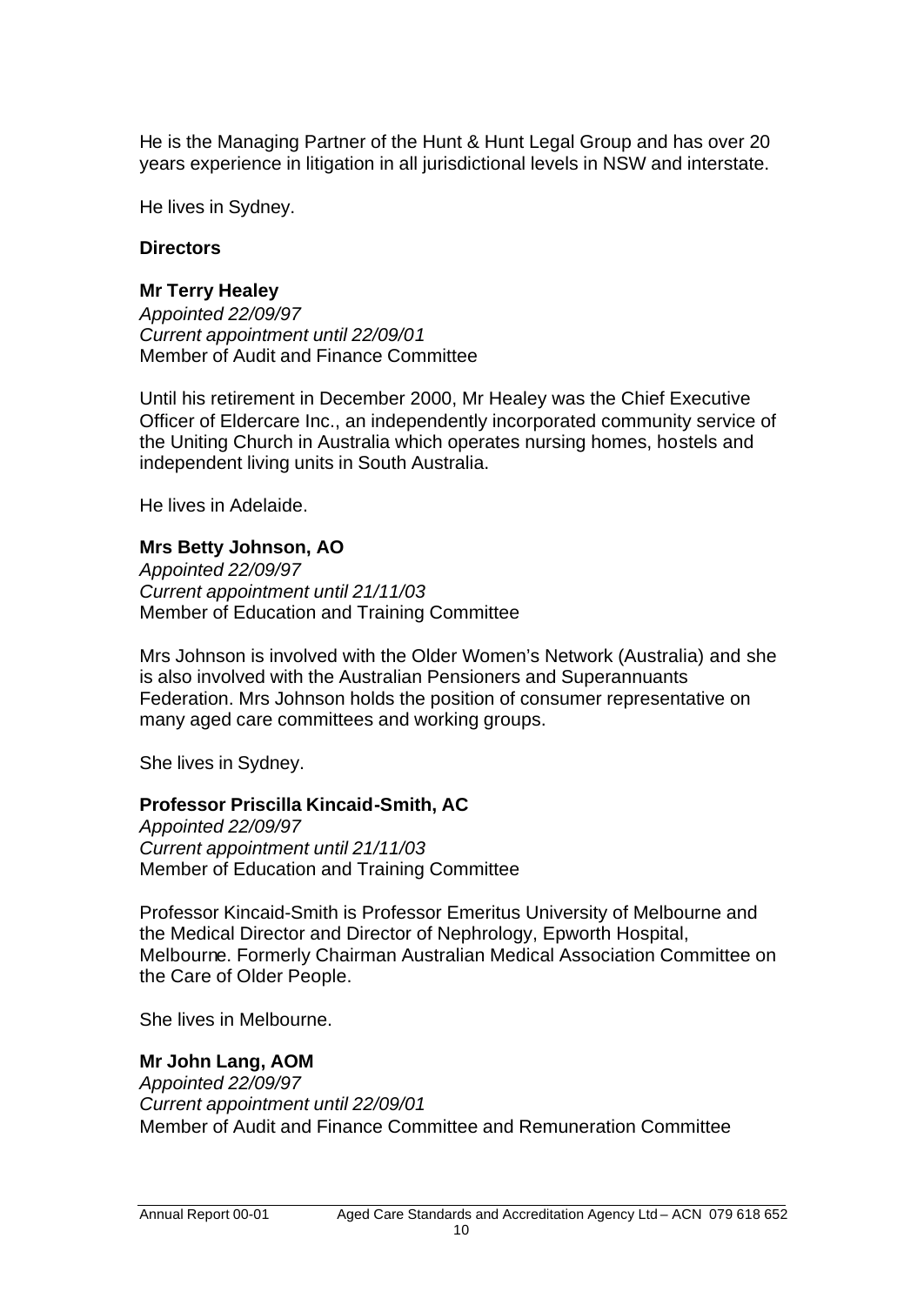Mr John Lang is retired Company Director with qualifications in both accounting and marketing. He has wide business experience domestically and internationally.

He currently serves on the Boards of SCEGGS Redlands Limited (an educational group) and the Vasey Housing Association NSW (providers of independent living for war widows and other defence related women).

Mr Lang remains most active in community activities, especially Rotary. As an ex-serviceman he serves with the Department of Veterans Affairs on their NSW and National Forums for Aged Care.

He lives in Sydney.

## **Mr Jim Longley**

*Appointed 22/09/97 Current appointment until 22/09/01*

Mr Longley is a senior Finance Executive with the Commonwealth Bank of Australia. Prior to this he was the Chief Executive Officer of the Anglican Retirement Villages, Sydney. Mr Longley was New South Wales' first Minister on Ageing (1993-95) and was also a Councillor on the NSW Aged Services Association Board (the peak body for charitable aged care organisations) from 1997-00.

He lives in Sydney.

# **Mr John Pascoe**

*Appointed 4/06/01 Current appointment until 19/03/04*

Mr Pascoe is a qualified lawyer and the Managing Director of the Insurance and Financial Services Group for Phillips Fox Lawyers. He is also the Chairman of George Weston Foods Limited and a director of a number of other boards.

He lives in Sydney.

# **Mr Peter Toohey**

*Appointed 22/09/97 Current appointment until 21/11/03* Chairman of Education and Training Committee and member of Remuneration Committee

Mr Toohey is a management consultant to the aged care industry and a former Executive Chairman of TriCare Limited, the largest private aged care group in Queensland.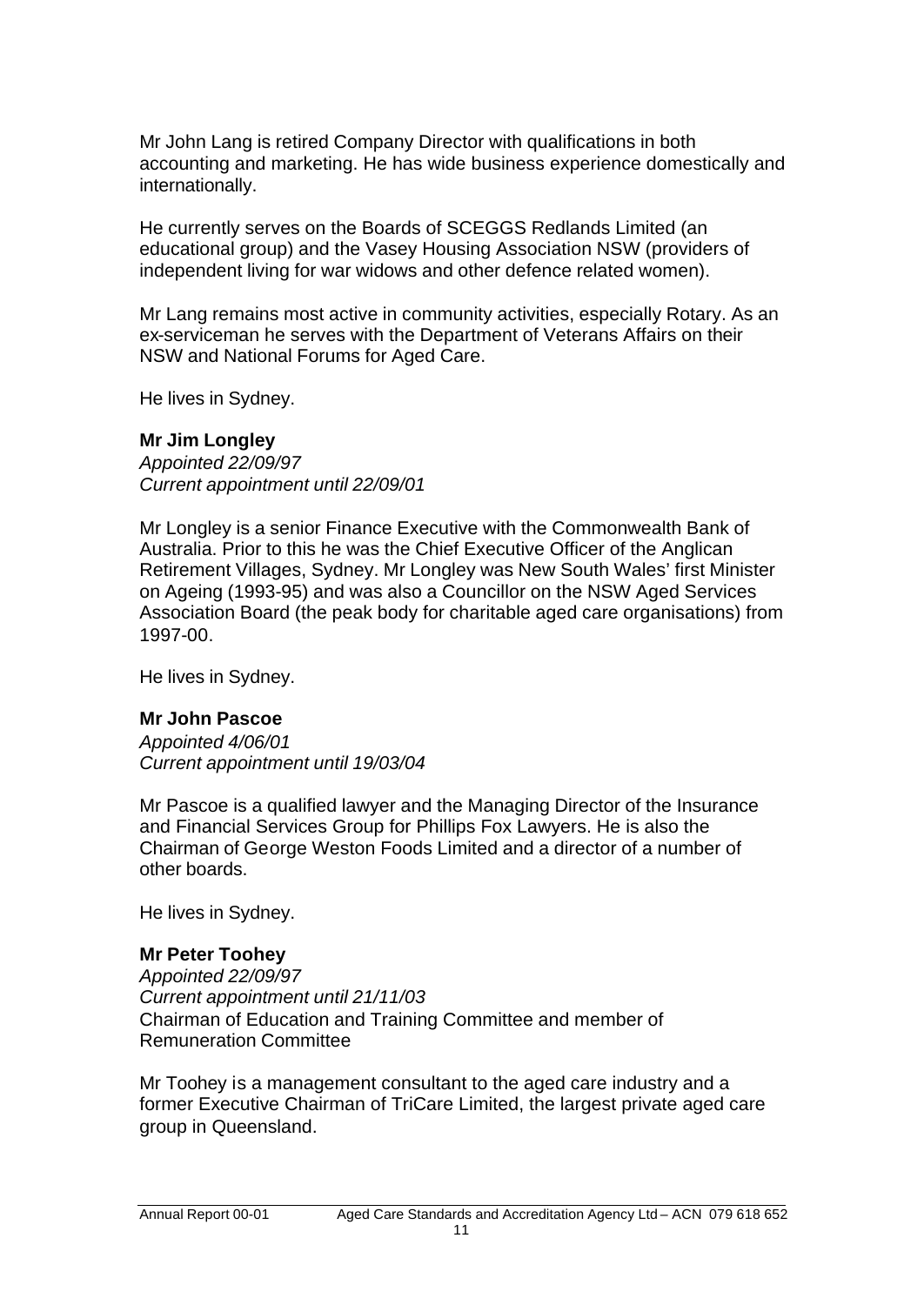He has 20 years experience in the aged care industry and is a Fellow of the Company Directors Association of Australia.

He lives in Brisbane.

# **Mr Henry Williams**

*Appointed 21/06/99 Current appointment until 21/06/04* Chairman of Audit and Finance Committee

Mr Williams is the Health and Aged Care Partner in Bentley's MRI Brisbane. He has over 20 years experience and expertise in areas of taxation, business advising, audit and information technology. He has significant experience in implementing internal control functions over new systems and overseeing quality assurance processes.

He lives in Brisbane.

# **Principal activities**

- Manage the residential aged care accreditation process using the Accreditation Standards
- Promote high quality care and assist industry to improve service quality by identifying best practice, and providing information, education and training
- Assess and strategically manage services working towards accreditation
- Liaise with the Department of Health and Aged Care about services that do not comply with the relevant Standards.

There were no significant changes in the nature of the economic entity's principal activities during the financial year.

# **Operating results**

# **Accreditation**

The *Aged Care Act 1997* requires that from 1 January 2001, all aged care homes are accredited.

In the period between September 1999 and December 2000, the Agency managed the accreditation process for every operating aged care home that applied for accreditation.

Every service that applied for accreditation by the due date had been assessed against the Accreditation Standards, and had received their accreditation decision prior to the 1 January 2001 deadline.

On 1 January 2001, the Agency announced that a total of 2938 homes in Australia were accredited, with more than 90 per cent of those homes receiving the maximum period of three-years accreditation.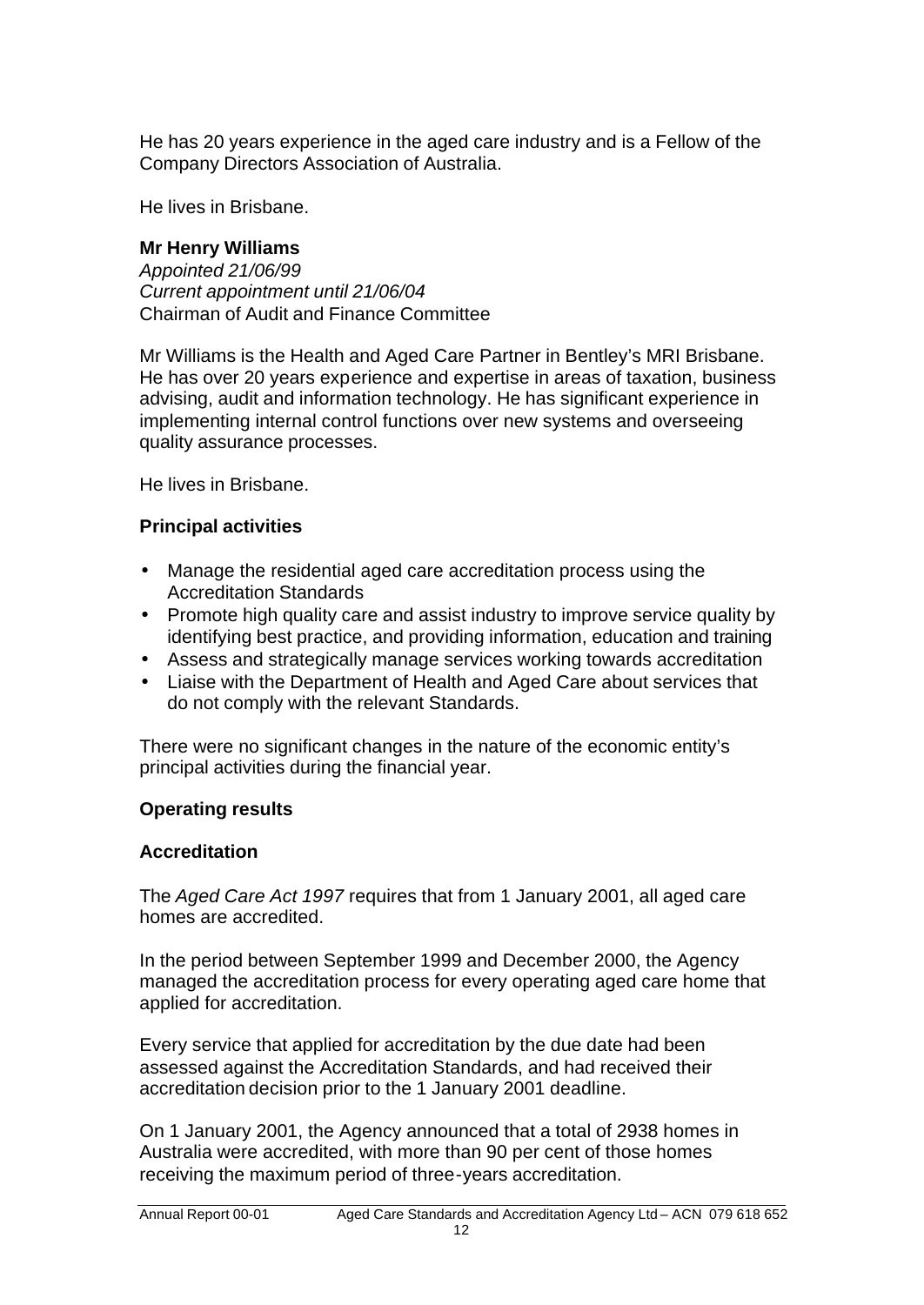A small number of homes (21) did not achieve accreditation. The Department of Health and Aged Care worked closely with the approved providers of those homes to ensure that residents' best interests were protected.

# **Accreditation process**

Accreditation is the evaluation process that aged care homes must undergo to continue to receive residential care subsidy. The main steps in the accreditation process are specified in the *Accreditation Grant Principles 1999* ('the Principles'). The accreditation process is managed by the Aged Care Standards and Accreditation Agency ('the Agency').

# **Commencing services (new homes)**

In order to receive residential care subsidies, homes must be accredited. Therefore, new homes apply for accreditation usually before they have admitted residents. The application requires the home to identify how it will meet the Accreditation Standards when it is operating, and to give the Agency an undertaking that the home will undertake continuous improvement.

By law, commencing services can only be accredited for a maximum of 12 months, and their accreditation is determined on the basis of a written application. During the accredited period, the home will receive support contacts from the Agency and will be required to apply for a further period of accreditation, as an 'existing service'.

# **Existing homes**

In simple terms, there are three basis steps in the accreditation process:

- 1. The home applies for accreditation by completing a self-assessment of its performance against the Accreditation Standards. The application is reviewed by a team of registered quality assessors (the 'assessment team') in a process known as the **'desk audit**'.
- 2. The assessment team conducts an on-site audit of the home's performance against the Accreditation Standards. This is known as the **'site audit'**.
- 3. An authorised decision-maker within the Agency considers the findings of the assessment team, in conjunction with feedback from the home and any relevant information from the Secretary to the Department of Health and Aged Care, and makes an accreditation decision.

During the period 152 applications (excluding commencing services) for accreditation were received by the Agency.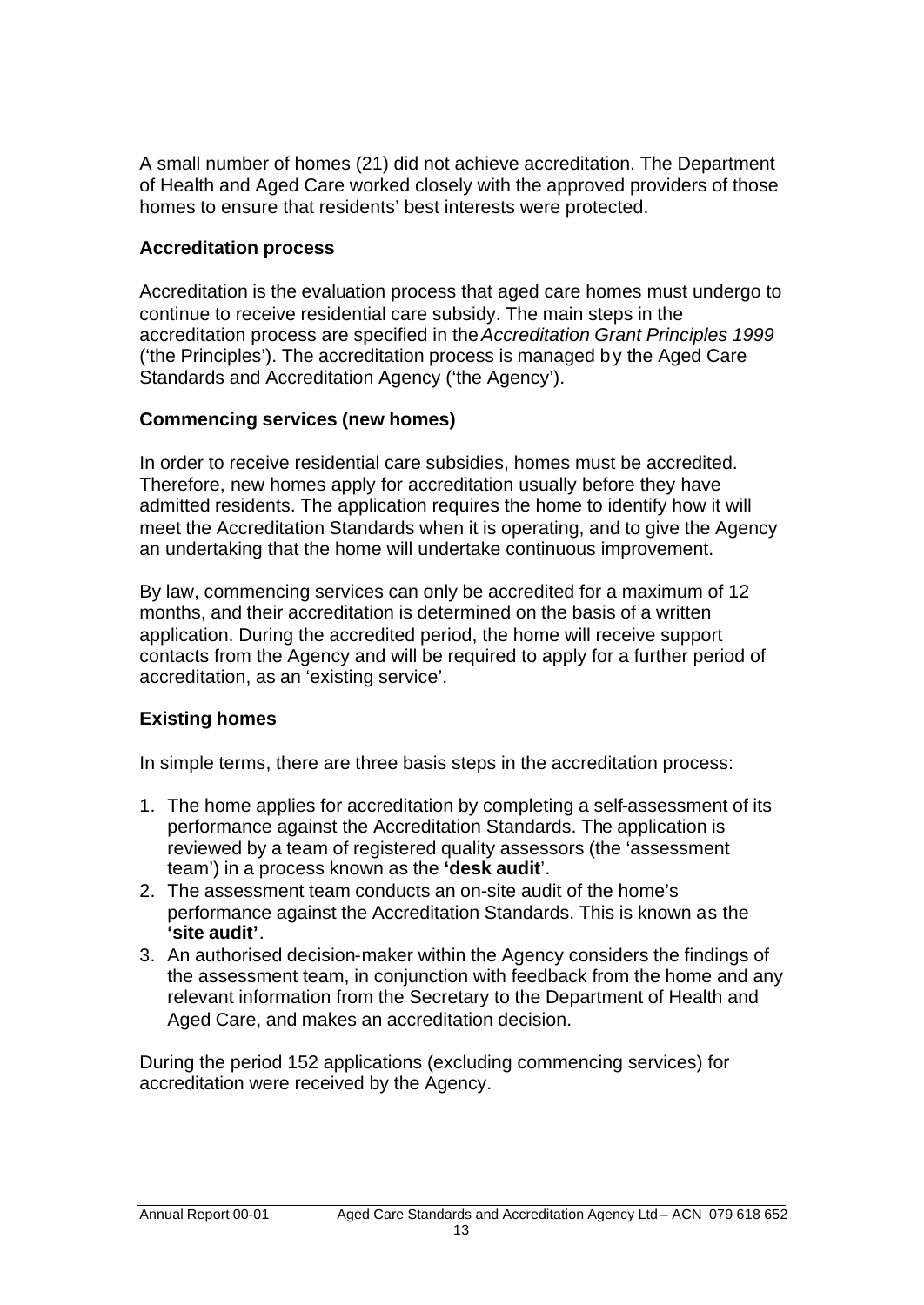# **Site audit**

During the site audit, the team assesses the quality of care provided against the Accreditation Standards. This is done by: reviewing documents (eg policies, care plans); interviewing staff, residents, relatives and other relevant people (eg visiting doctors, pharmacists); and observing the environment and practices of the home.

Requirements of the *Accreditation Grant Principles 1999* include:

- Prior to the audit, providers must tell residents and relatives when the site audit will occur, and that residents and relatives will have an opportunity to talk to members of the team in confidence
- During the audit, the assessment team must meet with at least 10 per cent of the residents (or their representatives).

Typically a site audit occurs over two days and is conducted by a team of two quality assessors. The audit begins with an entry meeting and tour of the home, and concludes with an exit meeting, during which feedback is provided from the team to the management of the home about the findings of the audit.

A preliminary written report, called the Statement of Major Findings, is presented at the exit meeting. The home has 14 days to provide the Agency with a written response to this Statement.

Also within 14 days, the assessment team completes its final report (the 'site audit report') and submits this to the Agency.

In 2000-2001 a total of 1413 desk audits and 1490 site audits were completed.

*It is important to note that while assessment teams conduct audits, it is the Agency that makes accreditation decisions.*

# **Accreditation decision**

In making an accreditation decision, the Agency takes into consideration:

- The desk audit report (if any accreditation can be processed without a desk audit occurring)
- The site audit report
- Information (if any) received from the Secretary to the Department, regarding certification
- Other information (if any) received from the Secretary to the Department
- Information received from the approved provider in response to the preliminary report provided to it by the assessment team
- Whether it is satisfied that the service will undertake continuous improvement.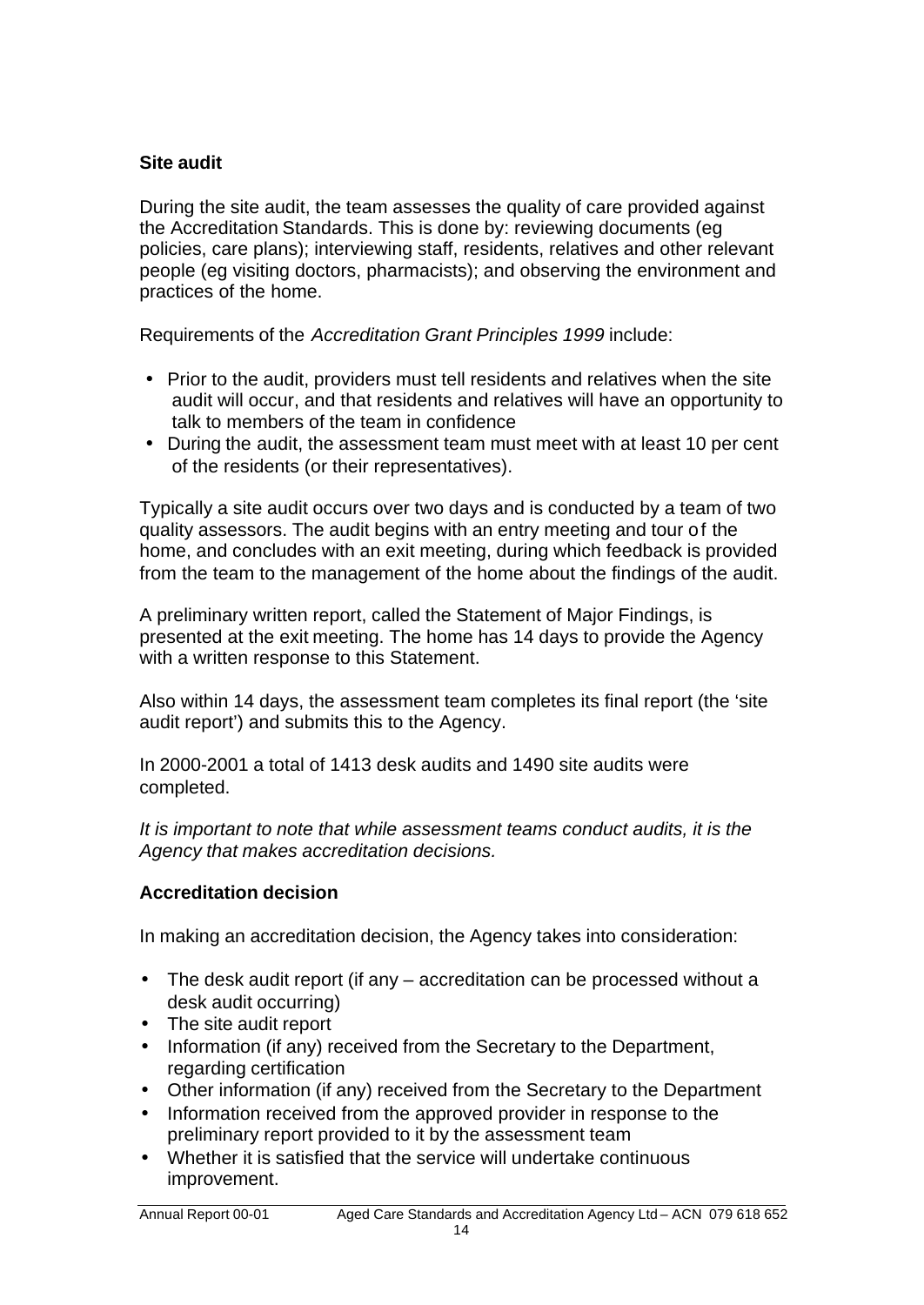In deciding to accredit a home, the Agency also decides the period of accreditation, the form and frequency of support contacts and whether there are any required improvements.

Each decision is made carefully based on the individual merits and facts of the case, and in accordance with the Principles and administrative law. In general terms, accreditation is awarded for three years where homes are performing satisfactorily and for lesser periods when there are areas of non-compliance or a history of non-compliance.

It is not unusual for a decision-maker to make a decision different from a team's recommendation because he or she may be in possession of further information and may, under administrative law, give different weight to the matters that must be considered.

Of paramount concern in making accreditation decisions is the health, safety and well-being of residents. Where there is non-compliance with the Standards, the Agency maintains close supervision of the home to ensure that improvements are implemented and residents are protected. The Department of Health and Aged Care is kept informed, and may take its own compliance and monitoring action.

# **Accreditation activity and outcomes**

In the reporting period, 2033 accreditation decisions were made, 1795 of which were decisions to grant 3-year accreditation.

Table 2 shows the accreditation status of homes as at 30 June 2001.

# **Table 2: Accreditation status as at 30 June 2001**

| <b>Status</b>                | <b>Number of homes</b> |
|------------------------------|------------------------|
| Accredited for 3 years       | 2736                   |
| Accredited for 1 year        | 162                    |
| Accredited for other periods | 50                     |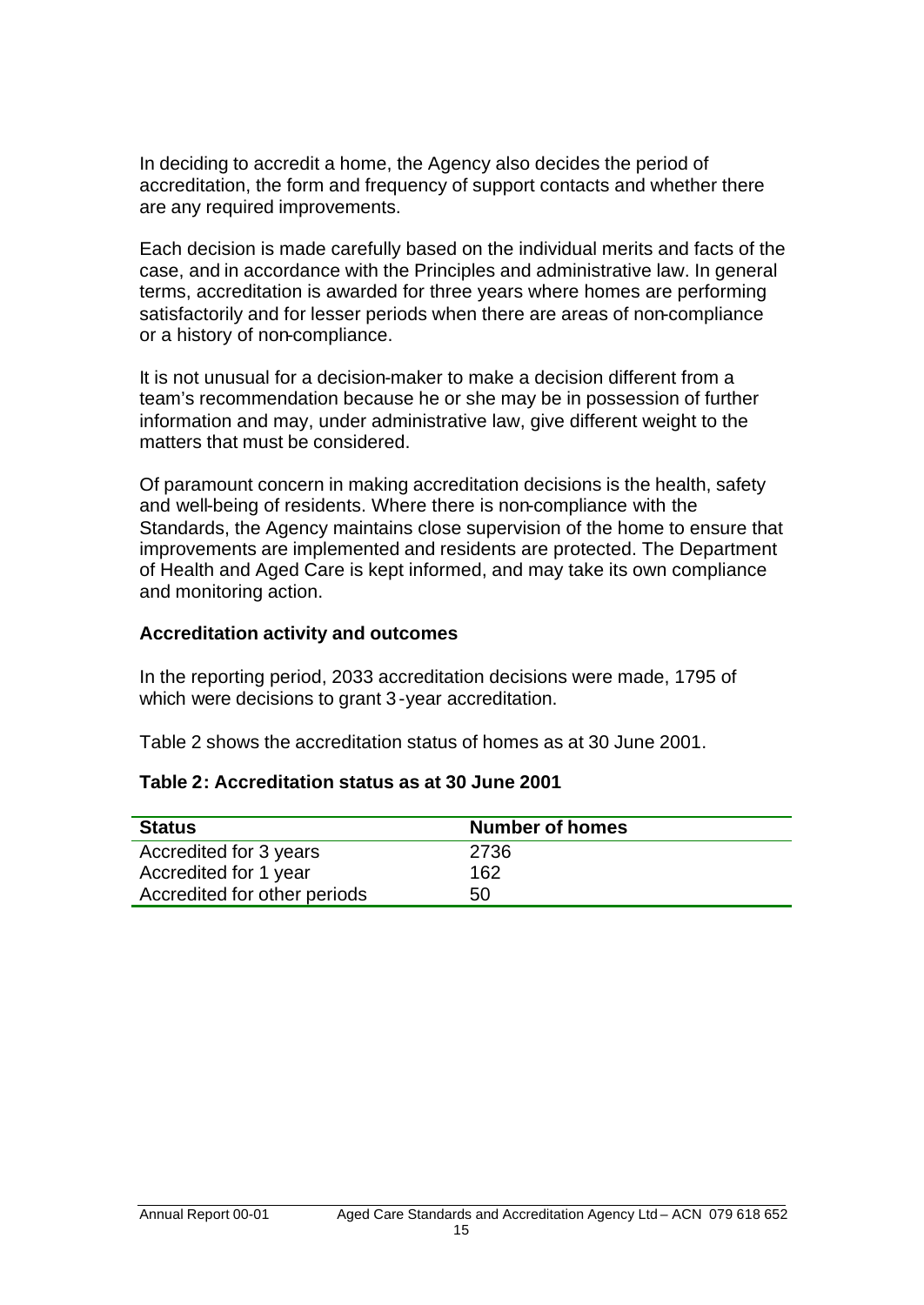# **Reconsideration and review**

There is a high level of acceptance of Agency decisions. During the reporting period, only two per cent of decisions about accreditation or review audits were subject to reconsideration, and only two matters proceeded to the Administrative Appeals Tribunal.

The approved provider of a home may seek reconsideration of a decision not to accredit, or reconsideration of the period of accreditation. Reconsideration means making a fresh decision in relation to that application, and can involve a further site audit.

If a home is still refused accreditation after reconsideration, or is dissatisfied with a reconsideration decision about the period of accreditation, it may apply to the Administrative Appeals Tribunal (AAT) for review of the decision. Reconsideration and review are also available in respect of decisions made following review audits.

# **Ongoing supervision**

Continuous improvement is the cornerstone of accreditation: it means that homes actively seek feedback from their residents, and are able to understand and respond to their changing needs and preferences; it is the pursuit of quality in all facets of a home's care and services.

Once accredited, homes continue to be supervised for their ongoing compliance with the Accreditation Standards and their undertaking of continuous improvement. Supervision occurs through support contacts and review audits. The Agency also carries out both random and targeted spot checks (unannounced visits).

# **Spot checks**

Spot checks (unannounced visits) are carried out both as random visits (where there is no indicator to suggest that the home is not meeting its obligations) and targeted visits (to homes where the Agency has reason to believe there may be non-compliance). Spot checks may occur at any home, at any time, including weekends.

In the reporting period, 360 spot checks were conducted.

# **Support contacts**

A support contact is a visit or telephone call to a home by a registered quality assessor. A support contact aims to:

• Ensure homes are complying with the Accreditation Standards and other responsibilities under the *Aged Care Act 1997*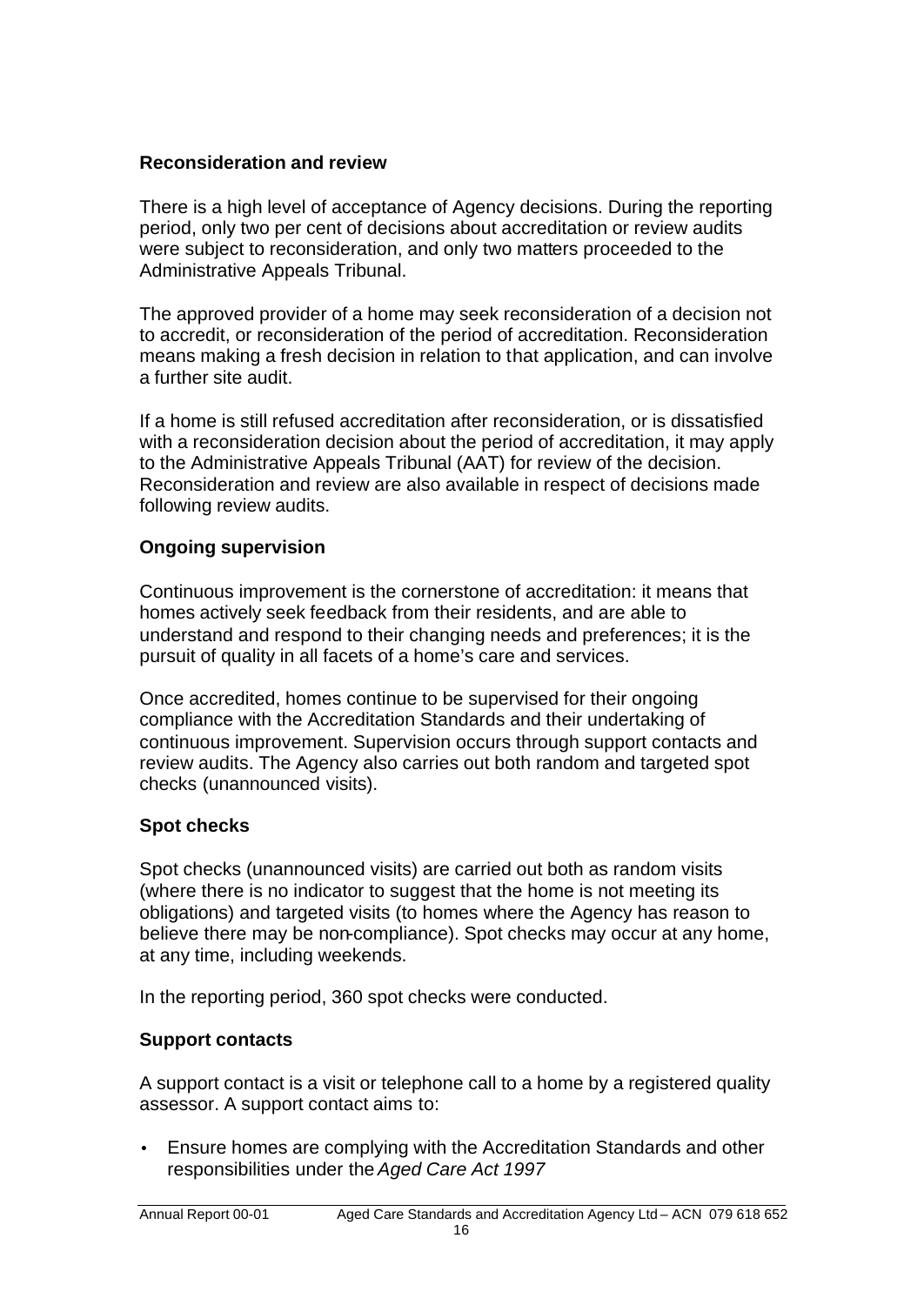- Help homes to undertake continuous improvement
- Identify whether there is the need for a review audit, or
- Provide additional information or training

A support contact may be either an overview of the home's performance against the Accreditation Standards, or may focus on specific aspects of care or services. Matters that were noted as requiring improvement following the accreditation decision will be assessed.

During 2000-2001, 3062 support contacts were carried out, 2808 to accredited services and 254 to non-accredited services.

# **Review audits**

A review audit is an assessment of the quality of care provided by a home against the Accreditation Standards.

An assessment team reviews documents, interviews staff, residents, relatives and other relevant people and observes the environment and practices of the home.

The Agency may arrange for an assessment team to conduct a review audit of a home if:

- It has reason to believe that the home may not be complying with the Accreditation Standards
- There has been a change to the home such as a change of ownership or key personnel
- There has been a transfer of allocated places
- There has been a change to the premises of the home, or
- The home has not complied with the arrangements made for support contacts.

The Agency will also arrange review audits at the request of the Department of Health and Aged Care.

During 2000-2001, 125 review audits were conducted, 31 of these being review audits of unaccredited homes.

# **Education, training and information**

In April 2001, the National Education, Training and Best Practice Plan was formally approved by the Agency Board. The plan covers the period of 2001- 2004 and was developed to meet the Agency's legislated responsibilities in relation to the provision of information and education and training to the industry.

The three key themes of the National Education, Training and Best Practice Plan are self-assessment, continuous improvement and data and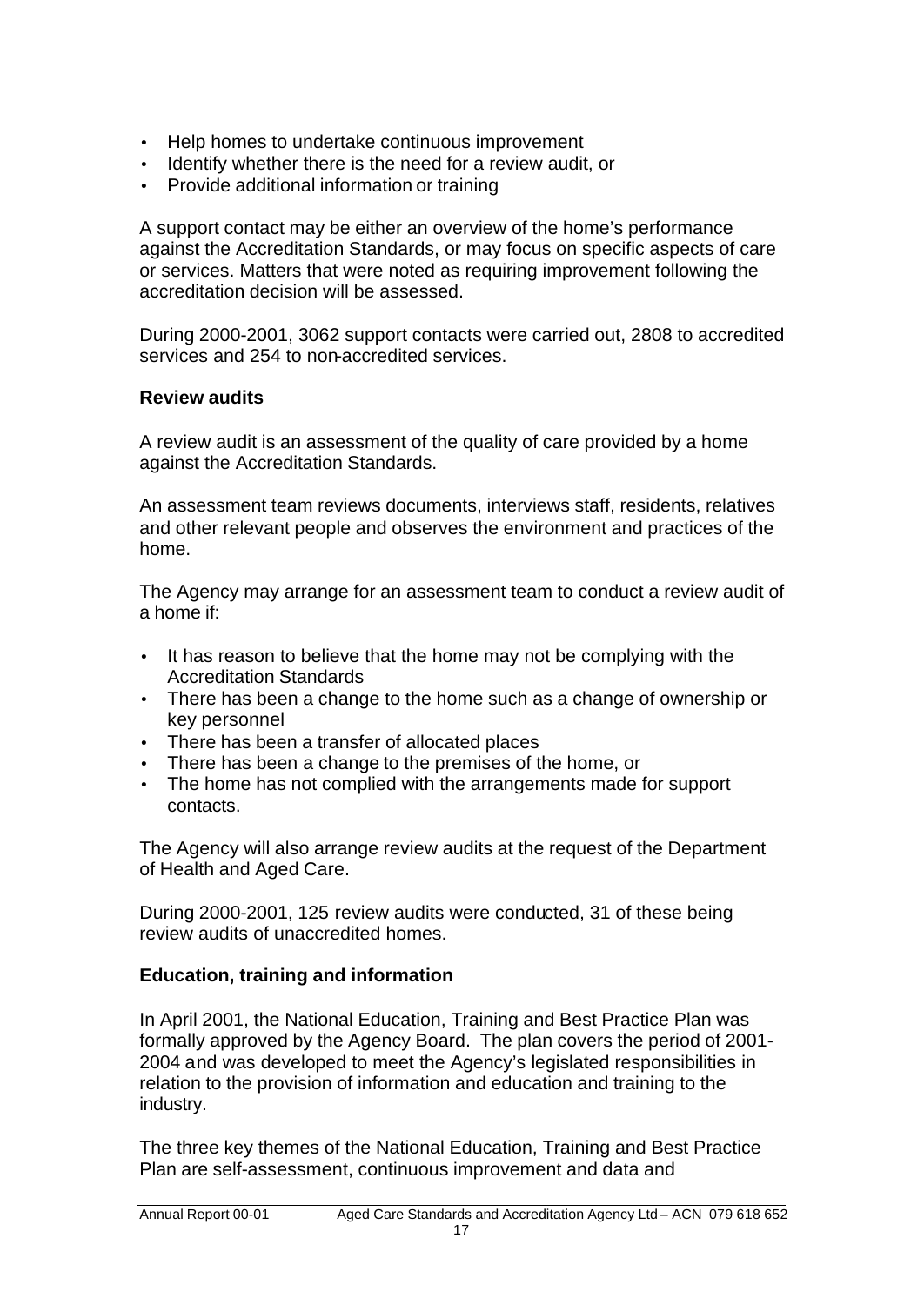measurement. During the reporting period, the Agency commenced work on the development of introductory education packages on self-assessment and continuous improvement, which will be released to the industry in September 2001.

A major source of information for industry, the community and consumers and their families is via the Agency's website at *www.accreditation.aust.com*. Over the period the average number of page views was 20,000 per month, with a peak of 31,000 in October 2000. The most accessed page on the website is the reports page. All accreditation decisions and review audit reports are published on the site.

The Agency's regular publication, *The Standard,* was suspended during 2000 due to the workload commitments necessary to meet the accreditation deadline, however, publication resumed in 2001 with the Autumn edition.

In addition to its formal education and training function, the Agency provided input to a number of National and State consultative forums and contributed to numerous conferences and seminars.

The Agency contributed to several key government initiatives in 2000-2001 attending, participating and providing information for national initiatives and forums, including the Aged Care Forum and the Lessons Learned from Accreditation Working Group (a working group of the Aged Care Forum).

# **Consultation**

Consultation is important for achieving the Agency's mission and core functions. The Agency has established formal consultative mechanisms through Agency Liaison Groups in each State and Territory and nationally. Membership is drawn from a wide range of stakeholders including providers, industry, government and consumer representatives.

Agency Liaison Groups meet regularly to discuss industry trends, provide feedback on Agency policies and processes and suggest areas for improvement. Conversely, the Agency provides feedback and information to the Groups, who then communicate back through their organisations.

# **Financial results**

The operating profit amounted to \$2,568,954. Dividends are not applicable for this entity as no beneficial interest exists.

As the Agency is a company limited by guarantee, it has not and cannot issue options or shares.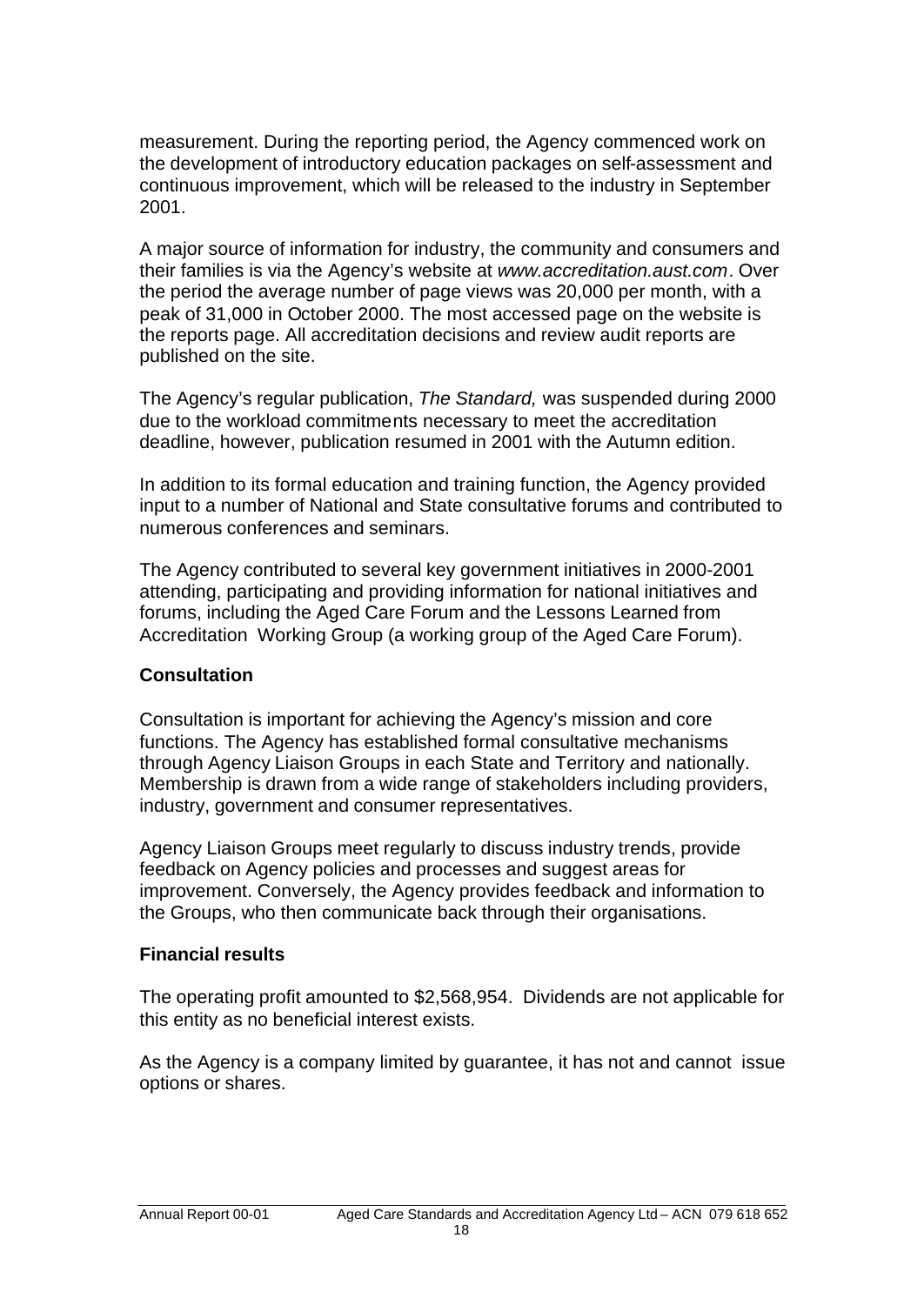# **Significant changes in state of affairs**

As at 31 December 2000, the Agency had accredited 2938 aged care homes. Since that time the Agency's focus has changed significantly, from accreditation audits to the monitoring of ongoing compliance with the Accreditation Standards through spot checks, support contacts and review audits. The Agency has conducted 1578 compliance monitoring visits since 1 January 2001. The Directors have been reviewing the Agency's accreditation processes in preparation for the next major round of accreditation and will publish revisions to the *Accreditation Guide*, the *Application Kit* and the *Self Assessment Tool.*

# **Areas of risk and likely developments**

The Agency has a funding agreement with the Commonwealth Department of Health and Aged Care, pursuant to which it carries out its functions in accordance with the *Accreditation Grant Principles 1999*. The Principles have the force of legislation and can be amended by the Parliament.

The Agency is also required to comply with certain directions in relation to the general policies of the government, in accordance with the *Commonwealth Authorities and Companies Act 1997* and these or amendments to legislation could have a direct impact on the Agency's operations.

# **After balance date events**

No matters or circumstances have arisen since the end of the financial year which significantly affected or may significantly affect the operations of the Company, the results of those operations, or the state of affairs of the Company in subsequent financial years.

# **Audit and Finance Committee**

The Committee's responsibilities are to:

- Oversee the existence and maintenance of internal controls and accounting systems
- Oversee the financial reporting process
- Nominate external auditors
- Review the existing external audit arrangements
- Help the Company and the Directors to comply with their obligations under articles and the law
- Provide a forum for communication between Directors, senior management and auditors.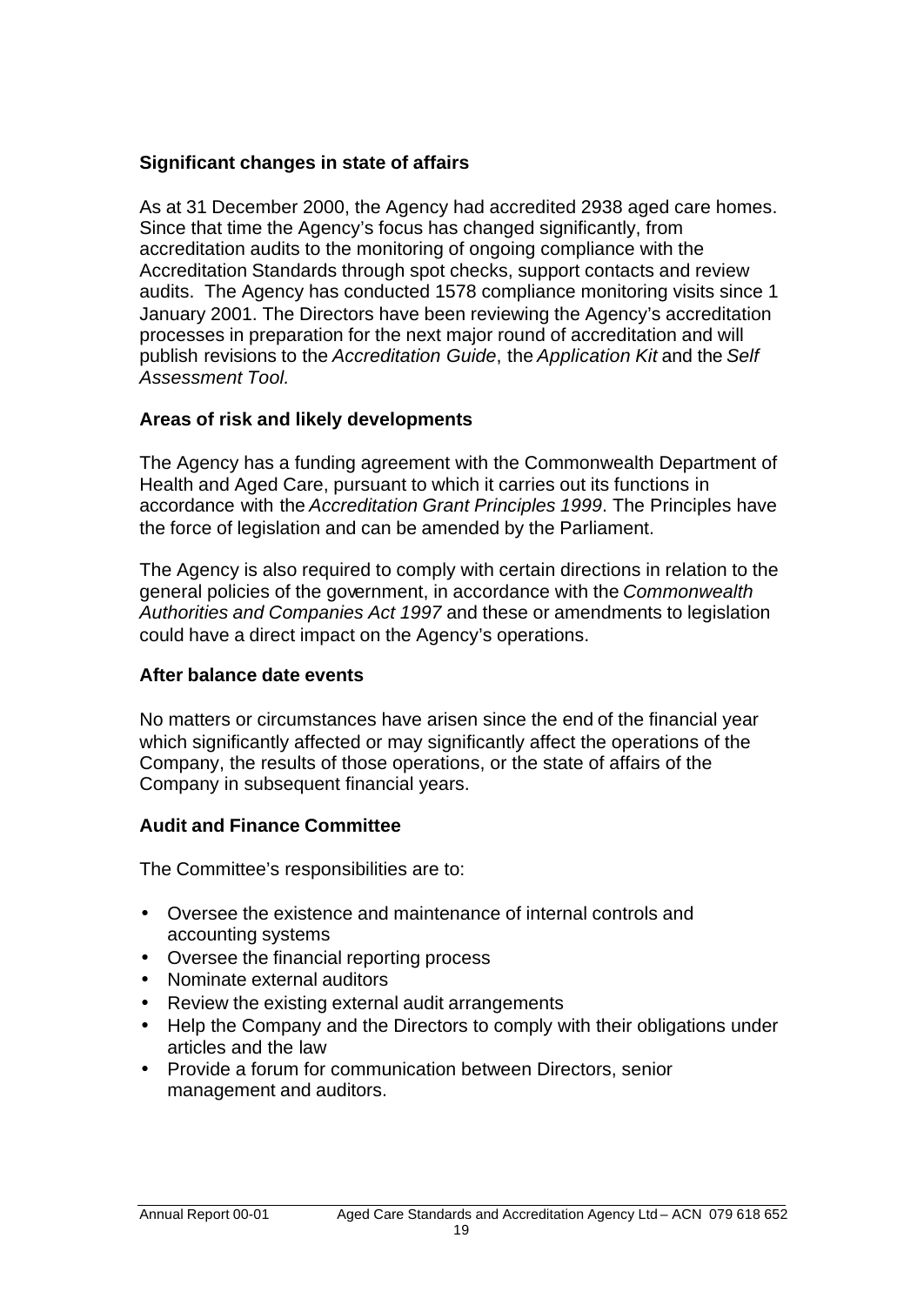# **Education and Training Committee**

The Committee sets the strategic direction for the Agency's external education and training initiatives. It meets regularly with Agency management to oversee the development and implementation of industry education packages and other information products.

The Committee was instrumental in the development of the 2001-2004 National Education, Training and Best Practice Plan. Board Directors other than members of the Committee join its meetings from time to time.

## **Remuneration Committee**

The Remuneration Committee was established to consider proposals and make determinations in respect of executive remuneration.

## **Meetings of Directors**

During the financial year, meetings of Directors and attendance were as detailed in Table 3.

|                     | <b>Board</b>             | <b>Audit and</b><br><b>Finance</b><br><b>Committee</b> | <b>Remuneration</b><br><b>Committee</b> | <b>Education</b><br>and<br><b>Training</b><br><b>Committee</b> |
|---------------------|--------------------------|--------------------------------------------------------|-----------------------------------------|----------------------------------------------------------------|
| P Flett             | 3<br>(resigned           |                                                        |                                         |                                                                |
|                     | 22/09/00)                |                                                        |                                         |                                                                |
| J Harrowell         | 10                       |                                                        | 1                                       |                                                                |
| T Healey            | 9                        | 5                                                      | $\blacksquare$                          |                                                                |
| <b>B</b> Johnson    | 10                       |                                                        |                                         | 3                                                              |
| P Kincaid-Smith     | 6                        |                                                        |                                         | 1                                                              |
| J Lang              | 10                       | 8                                                      | 1                                       |                                                                |
| J Longley           | 10                       | 3<br>(resigned                                         |                                         |                                                                |
|                     |                          | 20/11/00)                                              |                                         |                                                                |
| J Pascoe            | $\overline{\phantom{a}}$ |                                                        |                                         |                                                                |
| P Toohey            | 10                       |                                                        | 1                                       | 4                                                              |
| <b>H</b> Williams   | 10                       | 8                                                      |                                         |                                                                |
| <b>Total number</b> | 10                       | 8                                                      | 1                                       | 5                                                              |
| of meetings         |                          |                                                        |                                         |                                                                |
| held                |                          |                                                        |                                         |                                                                |

# **Table 3: Meeting of Directors 2000-2001**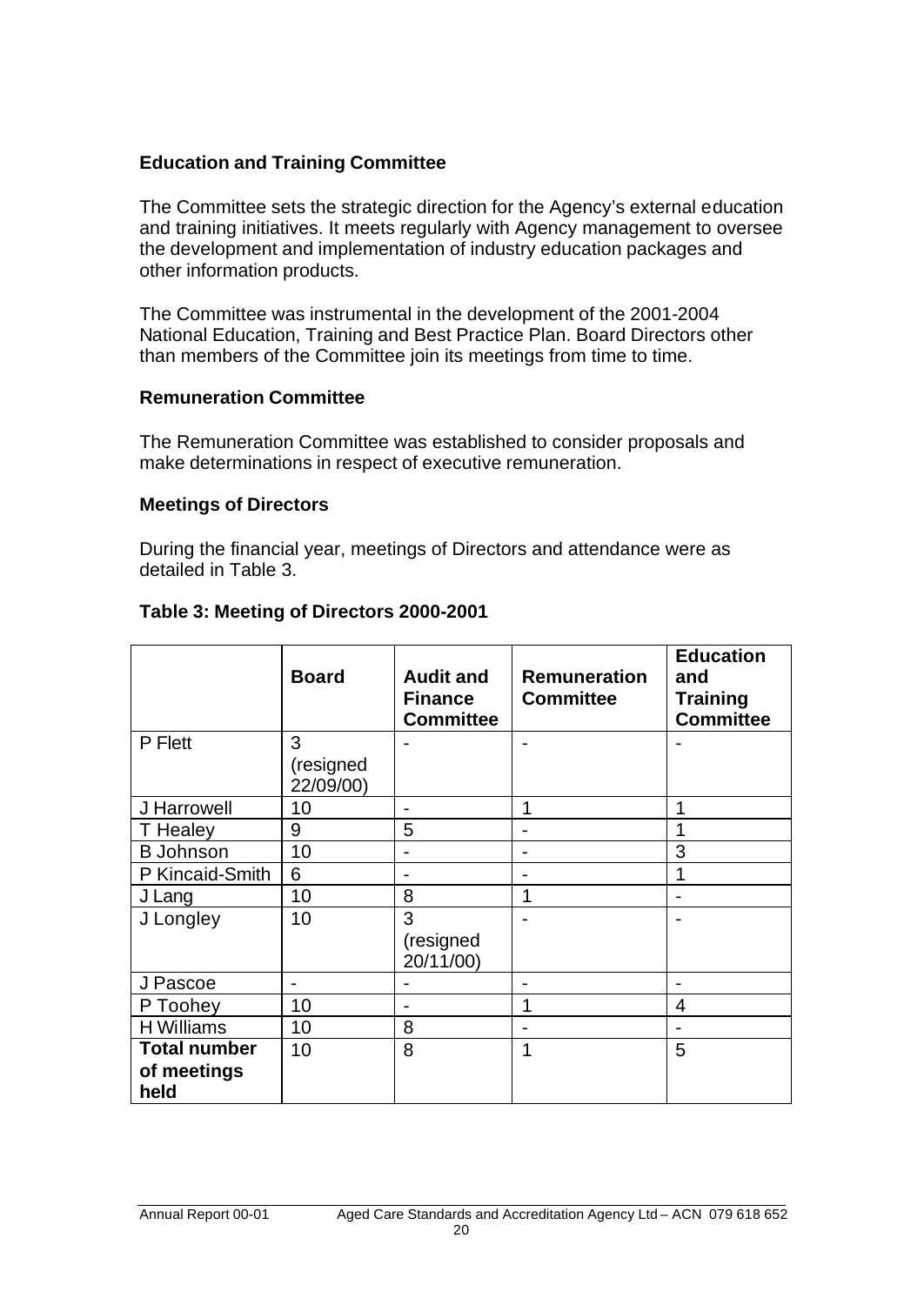# **Directors' and officers' indemnification**

The Company has, during or since the financial year, in respect of any person who is or has been an officer or auditor of the Company or a related body corporate:

- Indemnified against a liability incurred as an officer, including costs and expenses in successfully defending legal proceedings; and
- Paid or agreed to pay a premium in respect of a contract insuring against a liability incurred as an officer for the costs or expenses to defend legal proceedings.

During or since the financial year the Company has paid premiums to insure each of the Directors against liabilities for costs and expenses incurred by them in defending any legal proceedings arising out of the conduct while acting in the capacity of Director of the Company, other than conduct involving a wilful breach of duty in relation to the Company. The amount of the premium paid was \$ 8,577 for all Directors and officers.

# **Directors' benefits**

No Director has received or become entitled to receive, during or since the financial year, a benefit because of a contract made by the Company or a related body corporate with a Director, a firm of which a Director is a member or any entity in which a Director has a substantial financial interest.

This statement excludes a benefit included in the aggregate amount of emoluments received or due and receivable by Directors and shown in the Company's accounts, or the fixed salary of a full-time employee of the parent entity, controlled entity or related body corporate.

Signed in accordance with a resolution of the Board of Directors

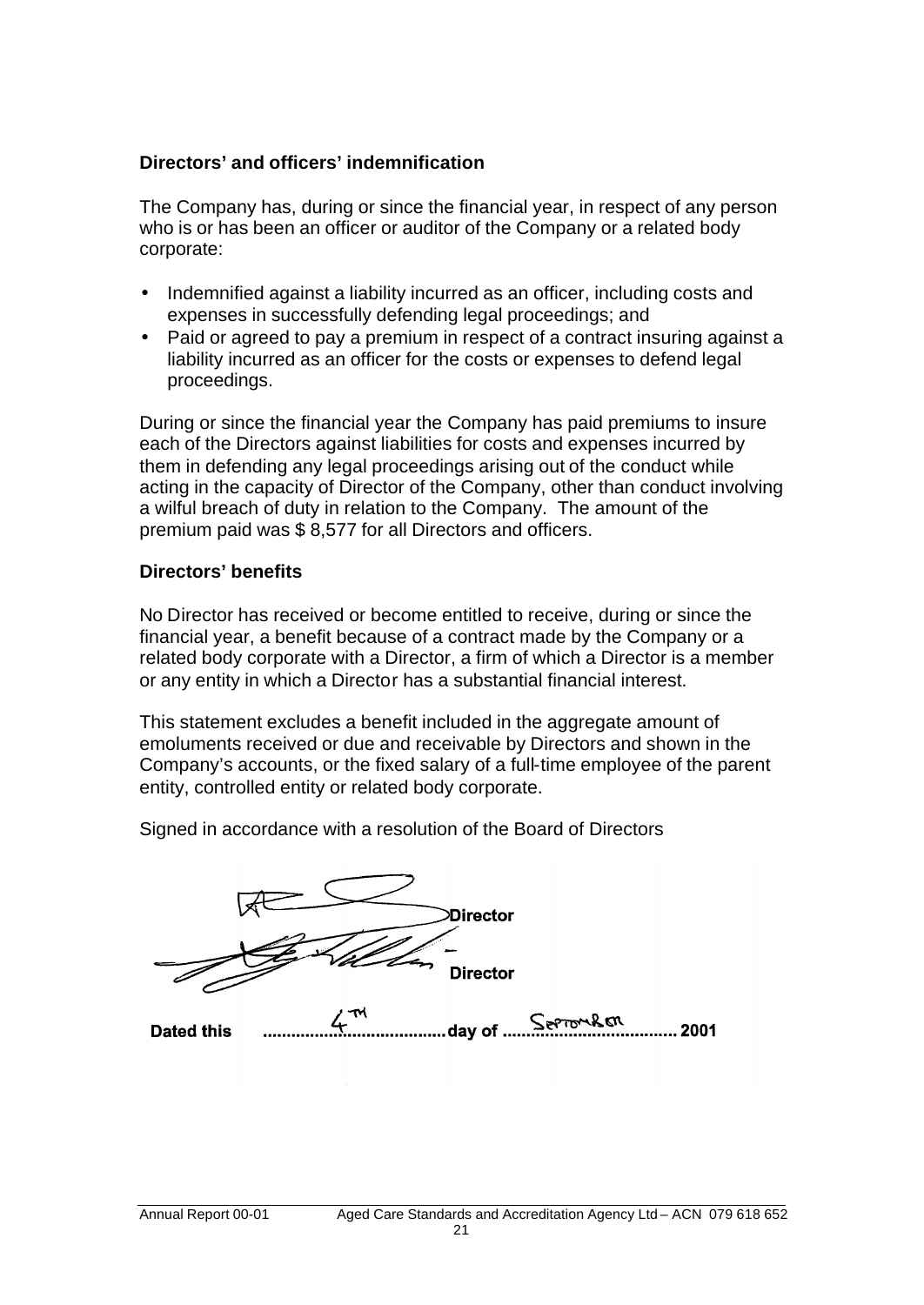# **Aged Care Standards & Accreditation Agency Ltd**

ACN 079 618 652

## **STATEMENT OF FINANCIAL PERFORMANCE FOR THE YEAR ENDED 30 JUNE 2001**

|                                    | <b>Note</b>   | 2001           | 2000         |
|------------------------------------|---------------|----------------|--------------|
|                                    |               |                |              |
| Revenue from ordinary activities   | 2             | 23,859,806     | 16,810,182   |
| Employee expenses                  |               | (14, 954, 365) | (11,066,030) |
| Depreciation and amortisation      |               | (1, 175, 538)  | (513, 940)   |
| Other expenses from ordinary       |               | (5, 160, 949)  | (3,273,796)  |
| activities                         |               |                |              |
| <b>Net Profit</b>                  | $\mathcal{P}$ | 2,568,954      | 1,956,416    |
|                                    |               |                |              |
| Total changes in equity other than |               | 2,568,954      | 1,956,416    |
| those resulting from transactions  |               |                |              |
| with owners as owners              |               |                |              |

The accompanying notes form part of these financial statements.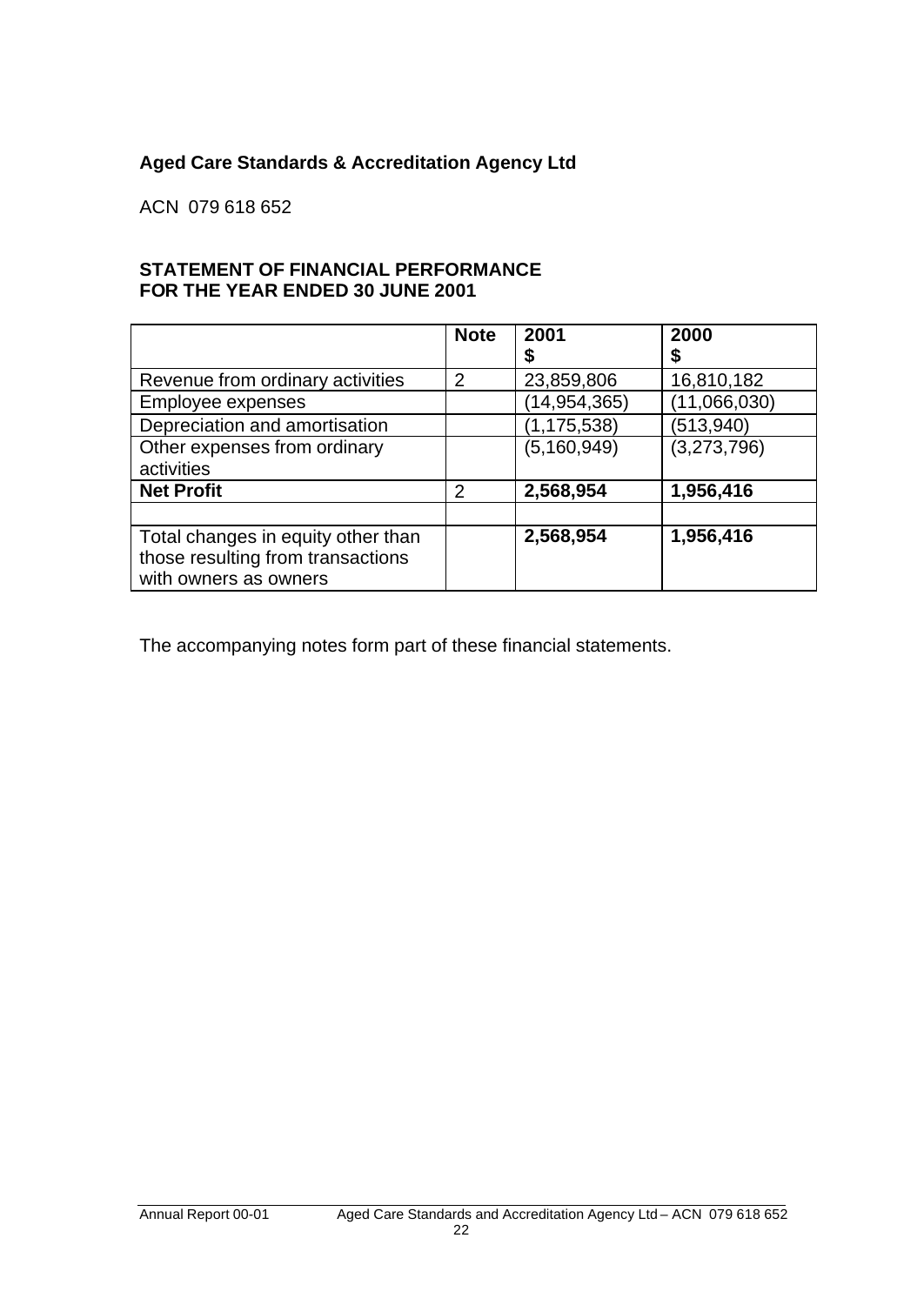# **The Aged Care Standards & Accreditation Agency Ltd**

ACN 079 618 652

# **STATEMENT OF FINANCIAL POSITION AS AT 30 JUNE 2001**

| <b>Current Assets</b>            | <b>Note</b>    | 2001<br>\$ | 2000<br>\$ |
|----------------------------------|----------------|------------|------------|
| Cash                             | 6              | 6,632,968  | 14,528,123 |
| Other                            | 8              | 386,620    | 983,111    |
| <b>Total current assets</b>      |                | 7,019,588  | 15,511,234 |
| <b>Non-Current Assets</b>        |                |            |            |
| Property, plant and equipment    | $\overline{7}$ | 2,077,703  | 2,827,301  |
| Total non-current assets         |                | 2,077,703  | 2,827,301  |
| <b>Total assets</b>              |                | 9,097,291  | 18,338,535 |
| <b>Current Liabilities</b>       |                |            |            |
| Accounts payable                 | 9              | 762,283    | 1,355,190  |
| Provisions                       | 10             | 684,141    | 577,978    |
| Other                            | 11             | 1,023,758  | 12,347,212 |
| <b>Total current liabilities</b> |                | 2,470,182  | 14,280,380 |
| <b>Total liabilities</b>         |                | 2,470,182  | 14,280,380 |
| Net assets                       |                | 6,627,109  | 4,058,155  |
| <b>Equity</b>                    | 12             |            |            |
| <b>Retained profits</b>          |                | 6,627,109  | 4,058,155  |
| <b>Total equity</b>              |                | 6,627,109  | 4,058,155  |
| Capital and leasing commitments  | 13             |            |            |

The accompanying notes form part of these financial statements.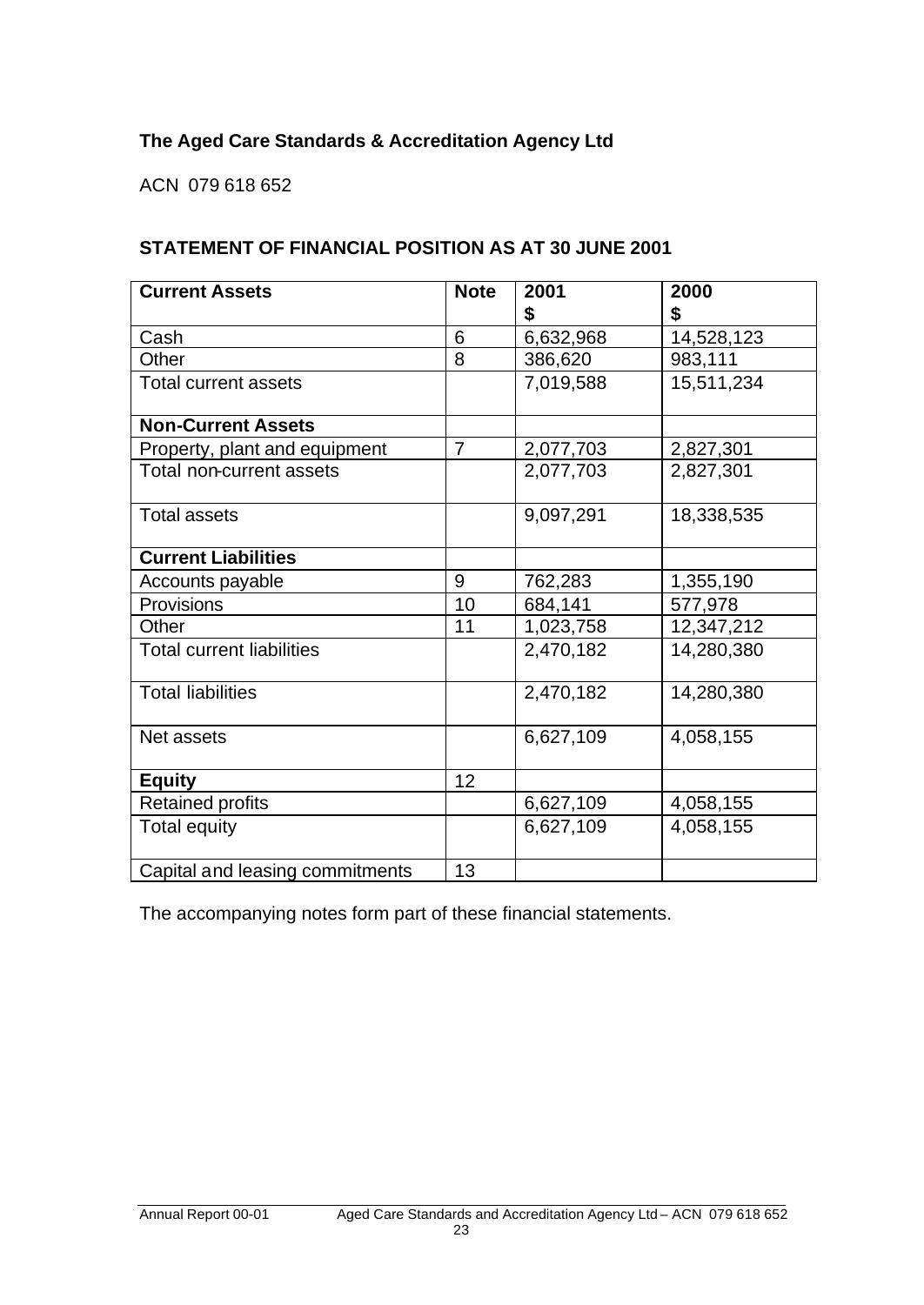# **The Aged Care Standards & Accreditation Agency Ltd**

ACN 079 618 652

# **STATEMENT OF CASH FLOWS FOR THE YEAR ENDED 30 JUNE 2001**

| <b>Cash Flows from Operating</b> | <b>Note</b> | 2001           | 2000           |
|----------------------------------|-------------|----------------|----------------|
| <b>Activities</b>                |             | \$             | \$             |
| Receipts from customers          |             | 12,285,196     | 27,577,254     |
| Payments to suppliers and        |             | (20, 230, 757) | (12, 924, 829) |
| employees                        |             |                |                |
| Interest received                |             | 472,419        | 213,397        |
| Net cash provided by (used in)   | 5           | (7, 473, 142)  | 14,865,822     |
| operating activities             |             |                |                |
| <b>Cash flows from Investing</b> |             |                |                |
| <b>Activities</b>                |             |                |                |
| Purchase of fixed assets         |             | (436, 569)     | (1,744,720)    |
| Proceeds on disposal of fixed    |             | 14,556         | 700            |
| assets                           |             |                |                |
| Net cash provided by (used in)   |             | (422, 013)     | (1,744,020)    |
| investing activities             |             |                |                |
| Net increase (decrease) in cash  |             | (7,895,155)    | 13,121,802     |
| held                             |             |                |                |
| Cash at 1 July 2000              |             | 14,528,123     | 1,406,321      |
| Cash at 30 June 2001             | 6           | 6,632,968      | 14,528,123     |

The accompanying notes form part of these financial statements.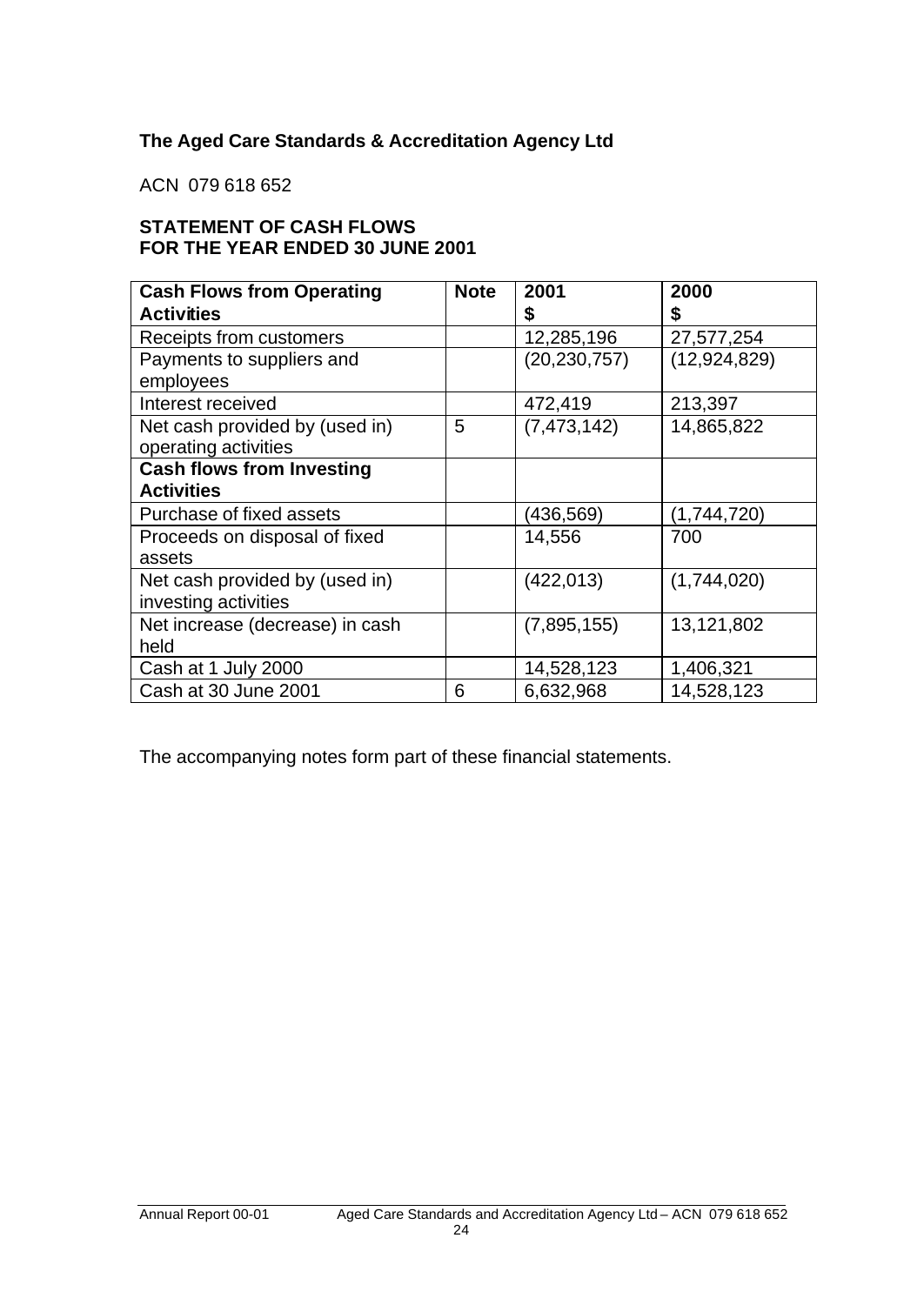# **The Aged Care Standards & Accreditation Agency Ltd**

# ACN 079 618 652

# **NOTES TO AND FORMING PART OF THE FINANCIAL STATEMENTS FOR THE YEAR ENDED 30 JUNE 2001**

# **Note 1: Statement of accounting policies**

The financial statements are a general purpose financial report that have been prepared in accordance with applicable Accounting Standards and other mandatory professional reporting requirements (Urgent Issues Group Consensus Views) and the Corporations Act 2001.The financial statements have also been prepared on the basis of historical costs and do not take into account changing money values or, except where stated, current valuations of non-current assets. Cost is based on the fair values of the consideration given in exchange for assets. The accounting policies have been consistently applied, unless otherwise stated.

The following is a summary of the accounting policies adopted by the economic entity in the preparation of the financial statements.

## **Revenue recognition**

Accreditation fees are paid at application and brought to revenue proportionately as work is complete at the desk and site audits. Monies not brought to revenue are carried as unearned income.

# **Income tax**

The Company has received a private ruling exempting it from income tax.

# **Property, plant and equipment**

Property, plant and equipment are brought to account at cost or at independent or Directors' valuation, less, where applicable, any accumulated depreciation or amortisation. The carrying amount of property, plant and equipment is reviewed annually by Directors to ensure it is not in excess of the recoverable amount from these assets. The recoverable amount is assessed on the basis of the expected net cash flows which will be received from the assets employment and subsequent disposal. The expected net cash flows have not been discounted to their present values in determining recoverable amounts.

The depreciable amount of all fixed assets is depreciated over their useful lives to the economic entity commencing from the time the asset is held ready for use.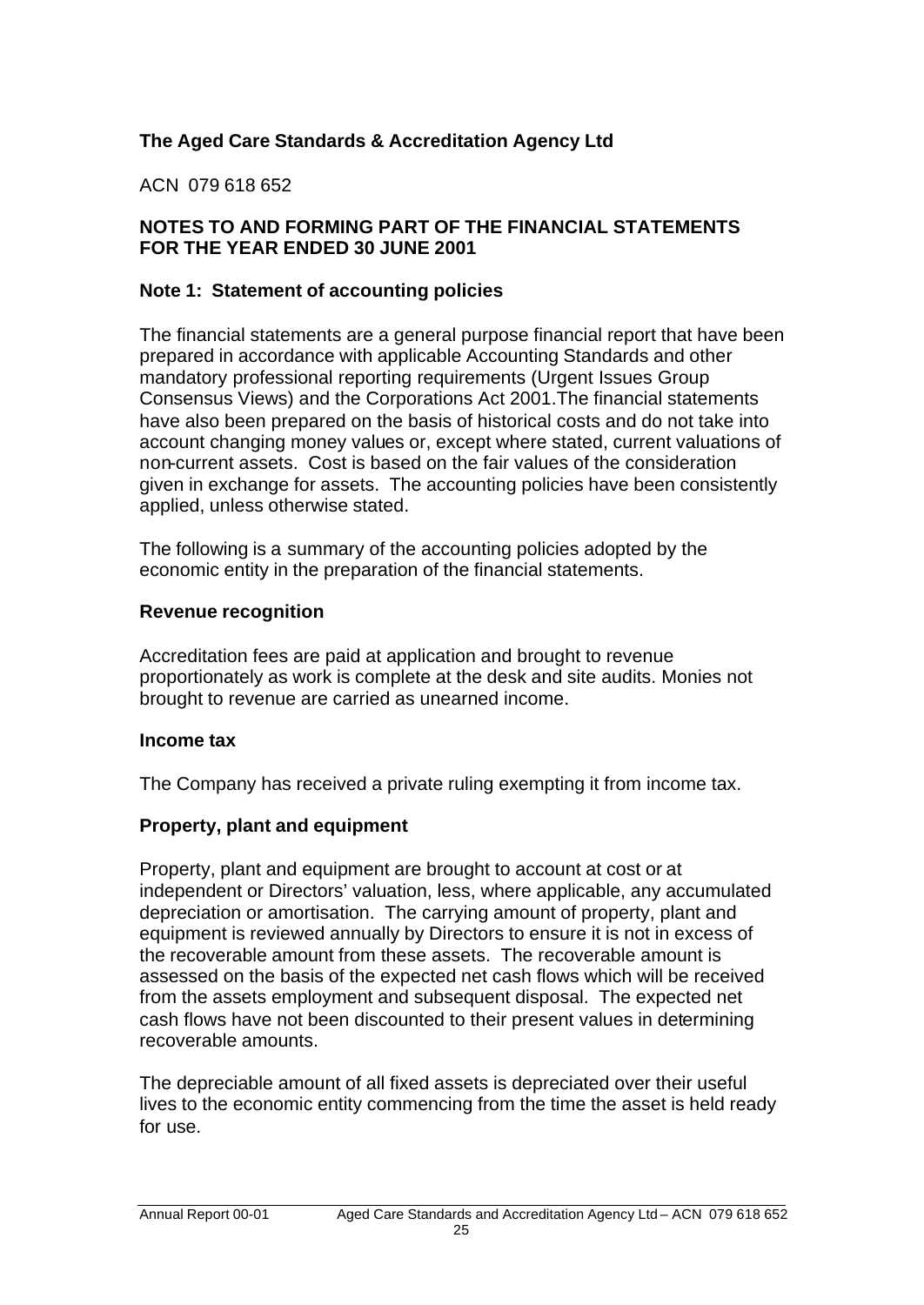The current rates of depreciation by category are: Computers 40% Furniture and Fittings 20% Other Equipment 25%

## **Leases**

No finance leases are held.

Lease payments for operating leases, where substantially all the risks and benefits remain with the lessor, are charged as expenses in the periods in which they are incurred.

## **Employee entitlements**

Provision is made for the Company's liability for employee entitlements arising from services rendered by employees to balance date. Employee entitlements expected to be settled within one year together with entitlements arising from wages and salaries, annual leave and sick leave which will be settled after one year, have been measured at their nominal amount. Other employee entitlements payable later than one year have been measured at the present value of the estimated future cash outflows to be made for those entitlements.

Contributions made by the economic entity to employee superannuation funds are charged as expenses when incurred.

# **Cash**

For the purpose of the statement of cash flows, cash includes:

- Cash on hand and in at-call deposits with banks or financial institutions, net of bank overdrafts; and
- Investments in money market instruments with less than 90 days to maturity.

# **Comparative figures**

Where required by Accounting Standards comparative figures have been adjusted to conform with changes in presentation for the current financial year.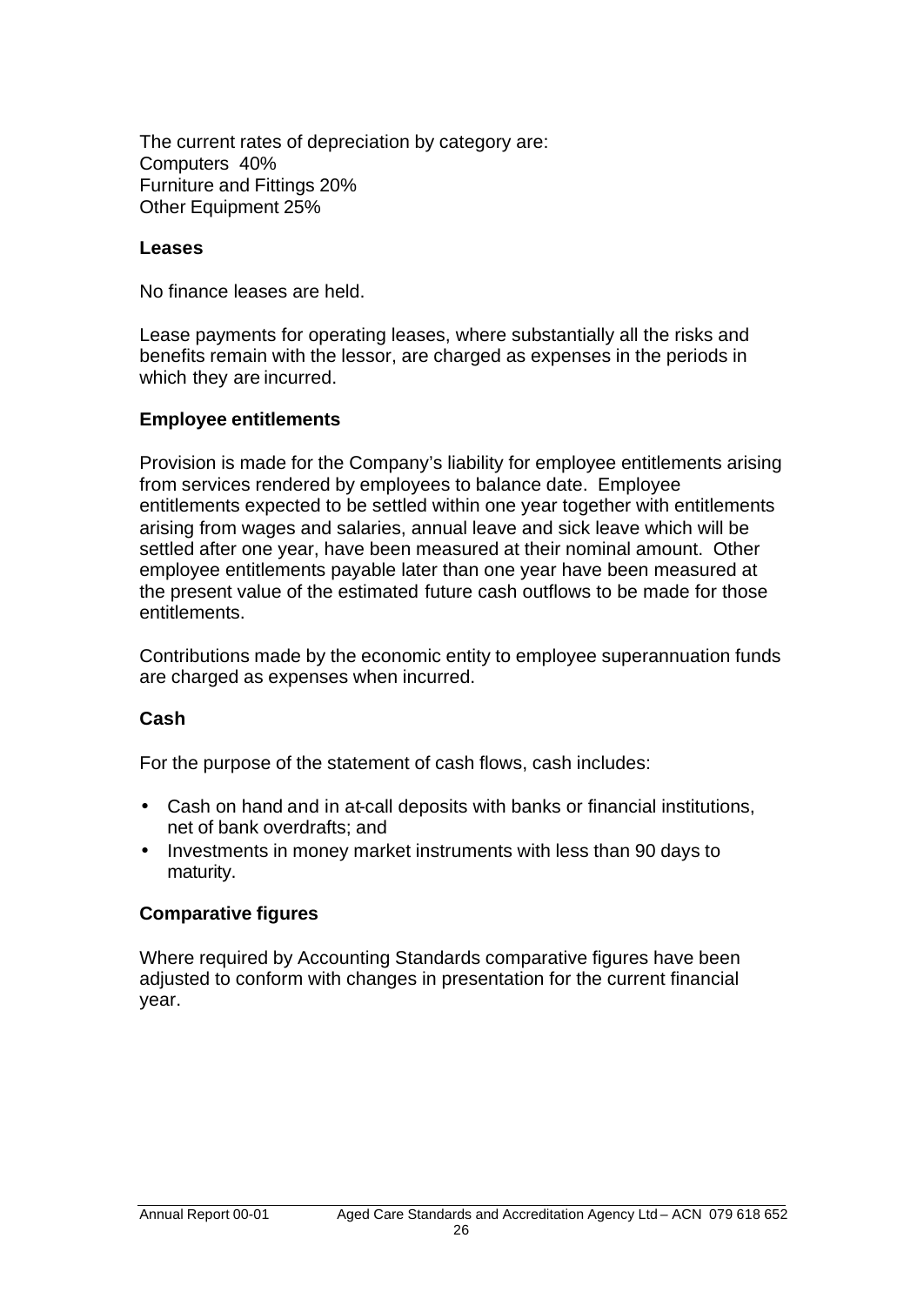# **Note 2A: Operating Profit**

Operating profit has been determined after:

• 1. Charging as expenses

|                                    | 2001<br>\$ | 2000<br>\$ |
|------------------------------------|------------|------------|
| <b>Movements in Provisions</b>     |            |            |
| Depreciation of non-current        |            |            |
| assets:                            |            |            |
| Property, plant and equipment      | 1,175,538  | 513,940    |
| Other provisions:                  |            |            |
| <b>Employee entitlements</b>       | 799,585    | 538,608    |
| Net expense resulting from         | 1,975,123  | 1,052,548  |
| movement in provisions             |            |            |
| Net gain on sale of fixed assets   | (3,928)    | 2,670      |
|                                    |            |            |
| Rental expense on operating leases | 971,107    | 769,781    |
|                                    |            |            |

• 2. Crediting as income

|                                                          | 2001<br>\$ | 2000<br>\$ |
|----------------------------------------------------------|------------|------------|
| <b>Operating Revenue</b>                                 |            |            |
| Interest received                                        | 472,419    | 285,827    |
| Training revenue                                         | (178)      | 11,666     |
| Proceeds on disposal of property,<br>plant and equipment | 14,556     | 700        |
| Government grants received                               | 10,618,000 | 6,033,000  |
| Accreditation revenue                                    | 12,615,664 | 9,618,334  |
| Spot check revenue                                       | 139,345    | 860,655    |
|                                                          |            |            |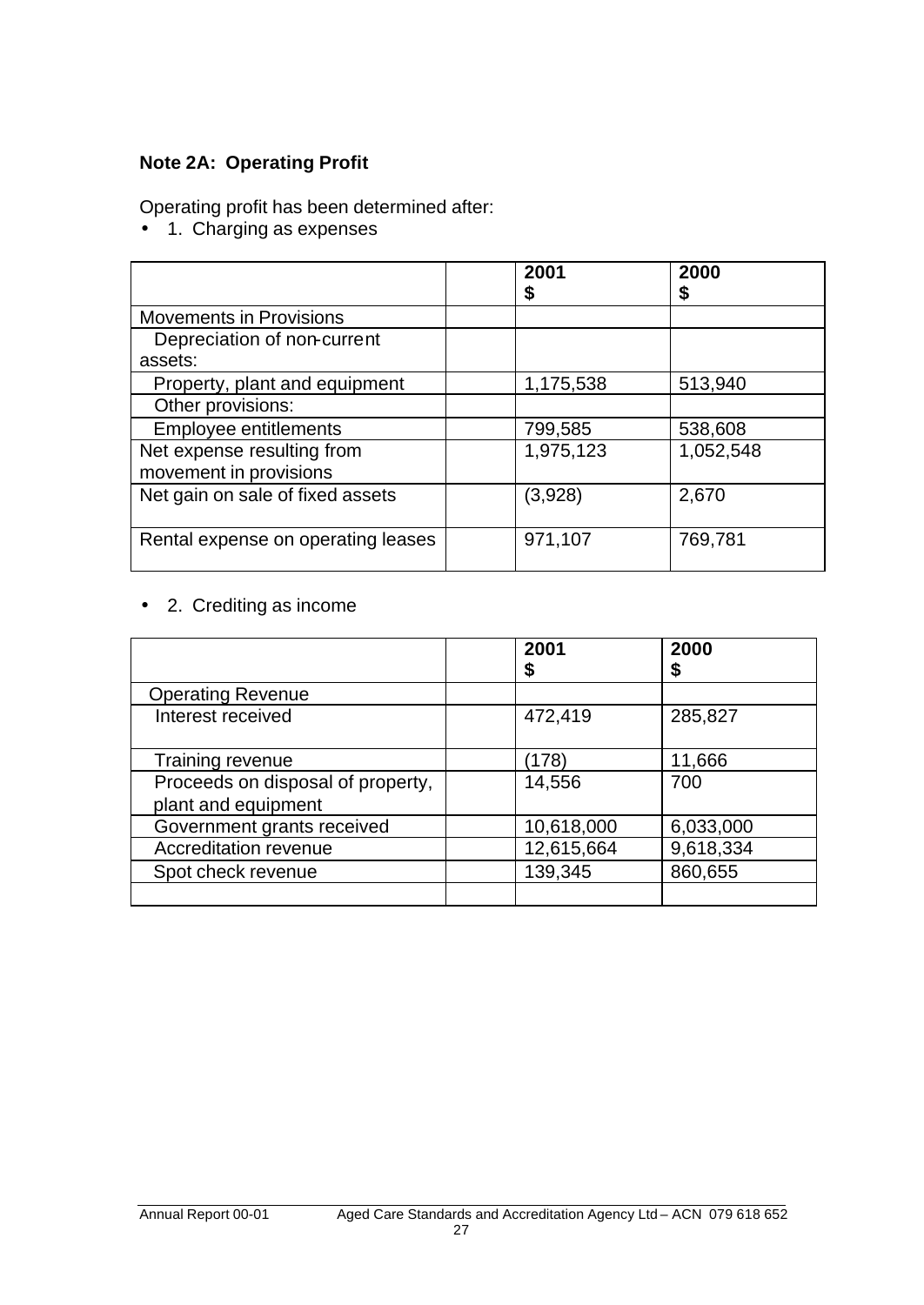# **NOTES TO AND FORMING PARTY OF THE FINANCIAL STATEMENTS FOR THE YEAR ENDED 30 JUNE 2001**

| <b>Note 3: Remuneration and</b><br><b>Retirement Benefits</b> | <b>Note</b> | 2001<br>\$ | 2000<br>\$ |
|---------------------------------------------------------------|-------------|------------|------------|
|                                                               |             |            |            |
| <b>Directors Remuneration</b>                                 |             |            |            |
| Income paid or payable to all Directors                       |             | 160,751    | 159,631    |
|                                                               |             | 9          |            |
| $$10,000 - $19,999$                                           |             |            | 8          |
| $$30,000 - $39,999$                                           |             | 1          |            |
| The names of directors who have held                          |             |            |            |
| office during the financial year are:                         |             |            |            |
| Dr Penny Flett                                                |             |            |            |
| <b>Mr James Harrowell</b>                                     |             |            |            |
| Mr Terry Healey                                               |             |            |            |
| Mrs Betty Johnson, AO                                         |             |            |            |
| Professor Priscilla Kincaid-Smith, AC                         |             |            |            |
| Mr John Lang, OAM                                             |             |            |            |
| Mr Jim Longley                                                |             |            |            |
| Mr John Pascoe                                                |             |            |            |
| Mr Peter Toohey                                               |             |            |            |
| Mr Henry Williams                                             |             |            |            |
|                                                               |             |            |            |

| <b>Note 4: Auditors Remuneration</b> |        |        |
|--------------------------------------|--------|--------|
| Auditing the accounts                | 18,000 | 14,000 |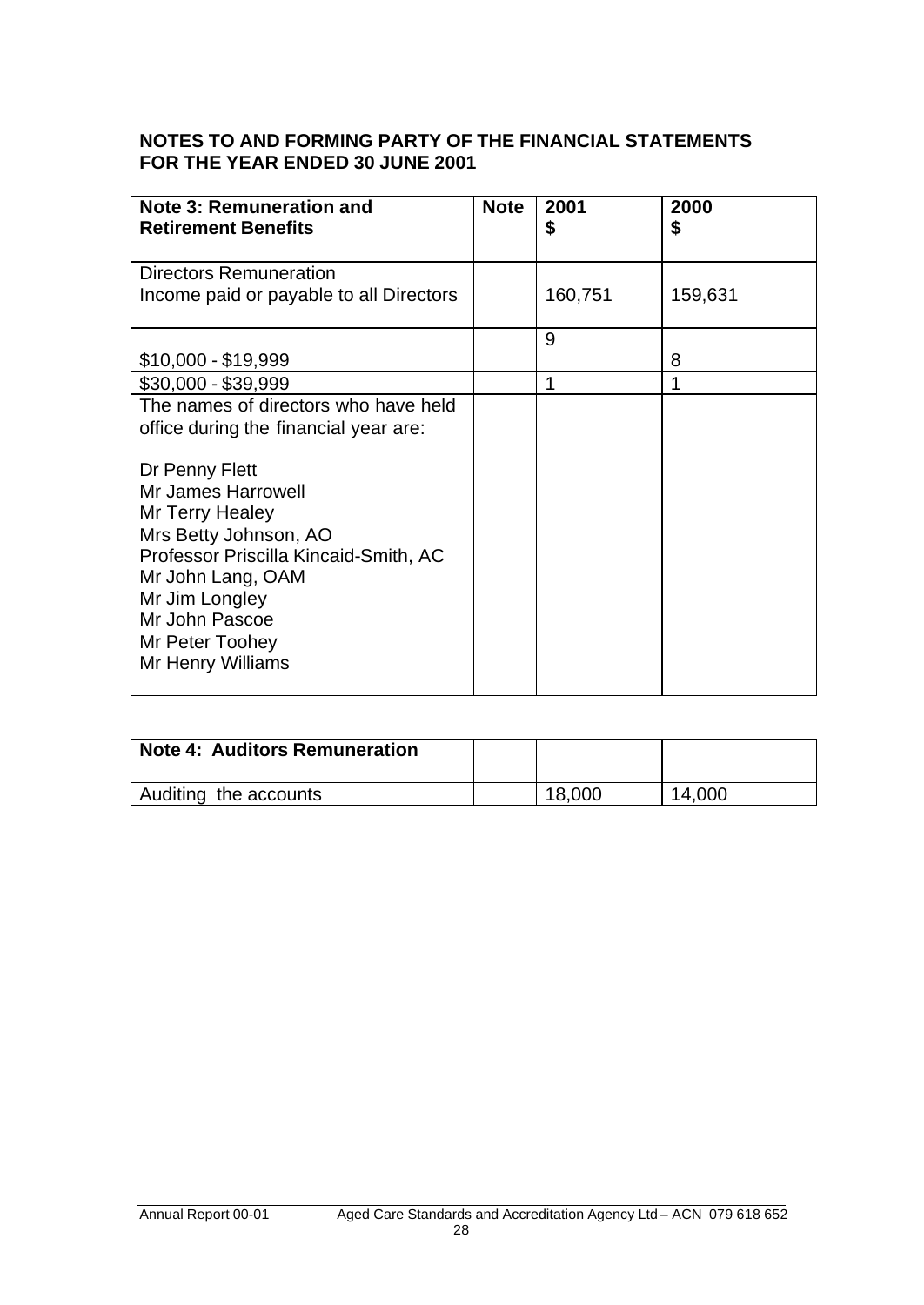## **NOTES TO AND FORMING PART OF THE FINANCIAL STATEMENTS FOR THE YEAR ENDED 30 JUNE 2001**

| <b>Note 5: Reconciliation of Cash</b><br><b>Flow from Operations with</b><br><b>Operating Profit</b> | <b>Note</b> | 2001<br>\$     | 2000<br>\$ |
|------------------------------------------------------------------------------------------------------|-------------|----------------|------------|
| Operating profit                                                                                     |             | 2,568,954      | 1,956,416  |
| Non-cash flows in operating profit                                                                   |             |                |            |
| Depreciation                                                                                         |             | 1,175,538      | 513,940    |
| Changes to provisions                                                                                |             | 106,163        | 132,527    |
| Loss / (Gain) on sale of fixed asset                                                                 |             | (3,928)        | 2,670      |
| Changes in assets and liabilities,<br>net of the effects of purchase and<br>disposal of subsidiaries |             |                |            |
| Decrease in receivables                                                                              |             | 619,443        | (938, 297) |
| Increase in prepayments                                                                              |             | (22, 952)      | 11,143     |
| Decrease in liabilities                                                                              |             | (11, 916, 360) | 13,187,423 |
| Cash flows from operations                                                                           |             | (7, 473, 142)  | 14,865,822 |

| Note 6: Cash |           |            |
|--------------|-----------|------------|
| Cash at bank | 6,632,968 | 14,528,123 |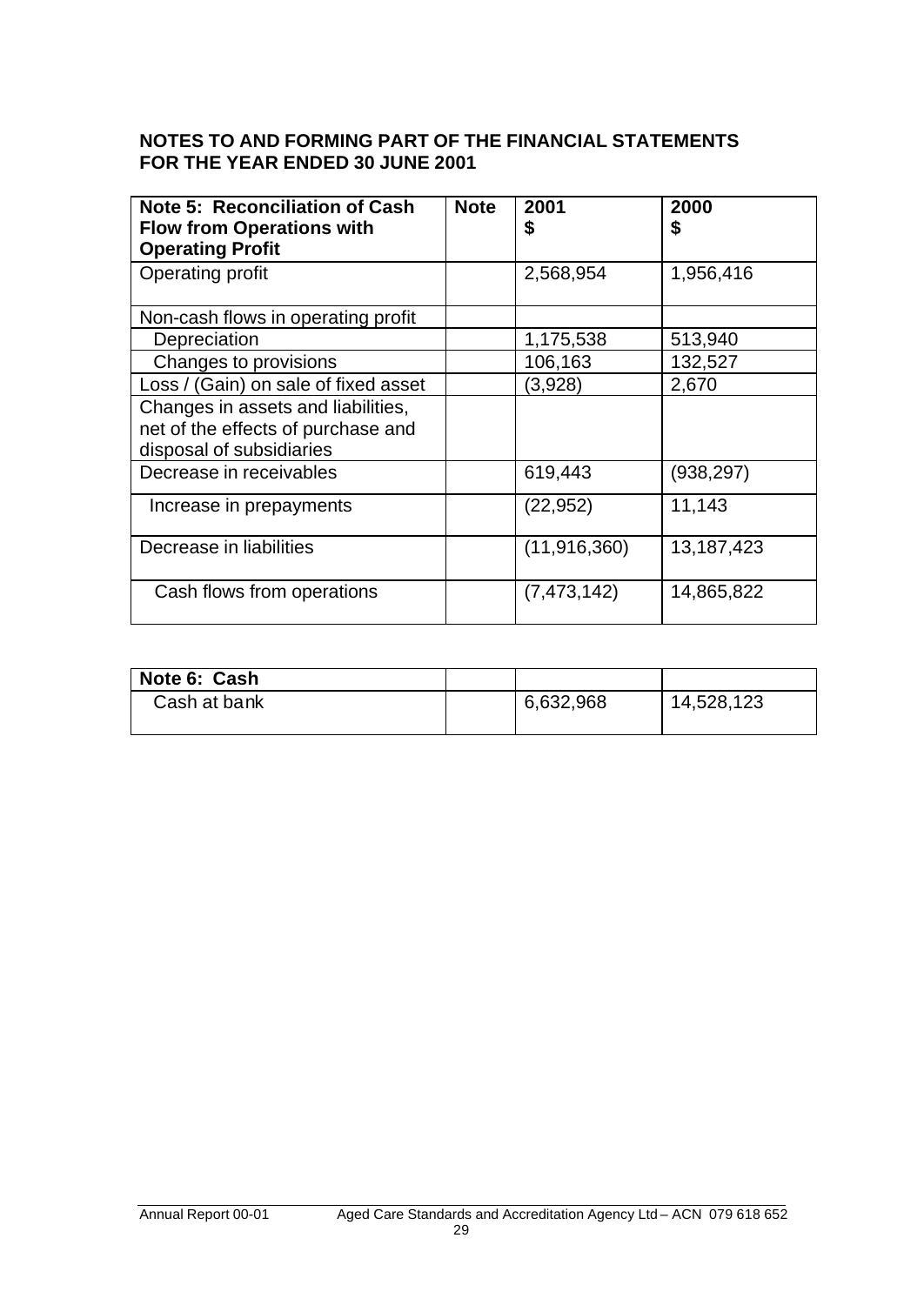| Note 7: Property, Plant and         | <b>Note</b> | 2001                            | 2000                          |
|-------------------------------------|-------------|---------------------------------|-------------------------------|
| <b>Equipment</b>                    |             | \$                              | \$                            |
|                                     |             |                                 |                               |
| Furniture & fittings                |             |                                 |                               |
| At cost                             |             | 1,473,901                       | 1,075,968                     |
| Accumulated depreciation            |             | <u>(556,264)</u><br>917,637     | (308, 466)<br>767,502         |
| Computers                           |             |                                 |                               |
| At cost                             |             | 2,500,444                       | 2,351,336                     |
| Accumulated depreciation            |             | <u>(1,422,371)</u><br>1,078,073 | <u>(535,088)</u><br>1,816,248 |
| Office equipment                    |             |                                 |                               |
| At cost                             |             | 171,122                         | 158,744                       |
| Accumulated depreciation            |             | <u>(89,129)</u><br>81,993       | (55, 405)<br>103,339          |
| Motor vehicles                      |             |                                 |                               |
| At cost                             |             |                                 |                               |
| Accumulated depreciation            |             |                                 |                               |
| Capital works in progress           |             |                                 | 140,212                       |
| Total property, plant and equipment |             | 2,077,703                       | 2,827,301                     |

| <b>Note 8: Other Assets</b> | <b>Note</b> | 2001<br>Æ | 2000<br>J. |
|-----------------------------|-------------|-----------|------------|
| Current                     |             |           |            |
| <b>Prepayments</b>          |             | 67,766    | 44,814     |
| <b>Receivables</b>          |             | 318,854   | 938,297    |
|                             |             | 386,620   | 983,111    |

| <b>Note 9: Accounts Payable</b> | <b>Note</b> | 2001    | 2000      |
|---------------------------------|-------------|---------|-----------|
| Current                         |             |         |           |
| Unsecured liabilities           |             |         |           |
| Trade creditors                 |             | 762.283 | 1,355.190 |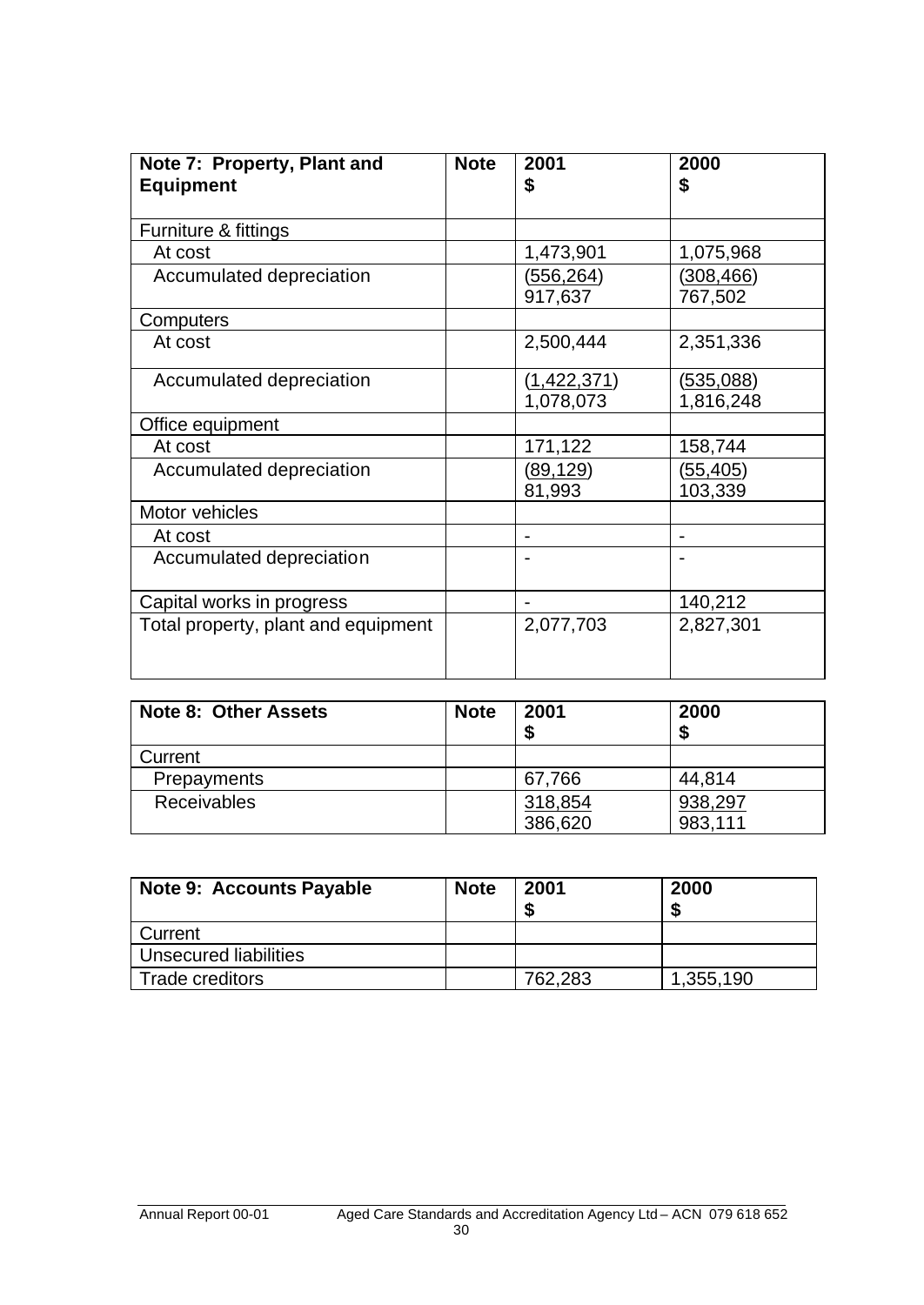| <b>Note 10: Provisions</b> | <b>Note</b> | 2001    | 2000    |
|----------------------------|-------------|---------|---------|
| Current                    |             |         |         |
| Employee entitlements      |             | 684,141 | 577,978 |

| <b>Note 11: Other Current Liabilities</b> | <b>Note</b> | 2001    | 2000       |
|-------------------------------------------|-------------|---------|------------|
| Unearned income                           |             | 830,367 | 11,918,002 |
| Accrued expenses                          |             | 193,391 | 429.210    |

## **Note 12: Issued capital**

The Company is limited by guarantee. If the Company is wound up, the Articles of Association state that each member is required to contribute a maximum of \$15 each towards meeting any outstanding obligations of the Company. At 30 June 2001 the number of members was five (2000, five).

| Note 13: Expenditure                                                                      | <b>Note</b> | 2001    | 2000    |
|-------------------------------------------------------------------------------------------|-------------|---------|---------|
| <b>Commitments</b>                                                                        |             | \$      | \$      |
| (a) Operating lease commitments                                                           |             |         |         |
| Non-cancellable operating leases<br>contracted for but not capitalised in<br>the accounts |             |         |         |
| Payable:                                                                                  |             |         |         |
| Not longer than 1 year                                                                    |             | 572,244 | 501,017 |
| Longer than 1 year but not longer<br>than<br>2 years                                      |             | 293,682 | 133,607 |
| Longer than 2 years but not longer<br>than 5 years                                        |             | 409,854 |         |
| Longer than 5 years                                                                       |             |         |         |
| (b) Capital expenditure<br>commitments                                                    |             |         |         |
| Capital expenditure commitments<br>contracted for:                                        |             |         |         |
| Furniture and fittings                                                                    |             |         | 202,892 |
| (c) Chiron licence fees to be paid 2<br><b>July 2001</b>                                  |             | 210,000 |         |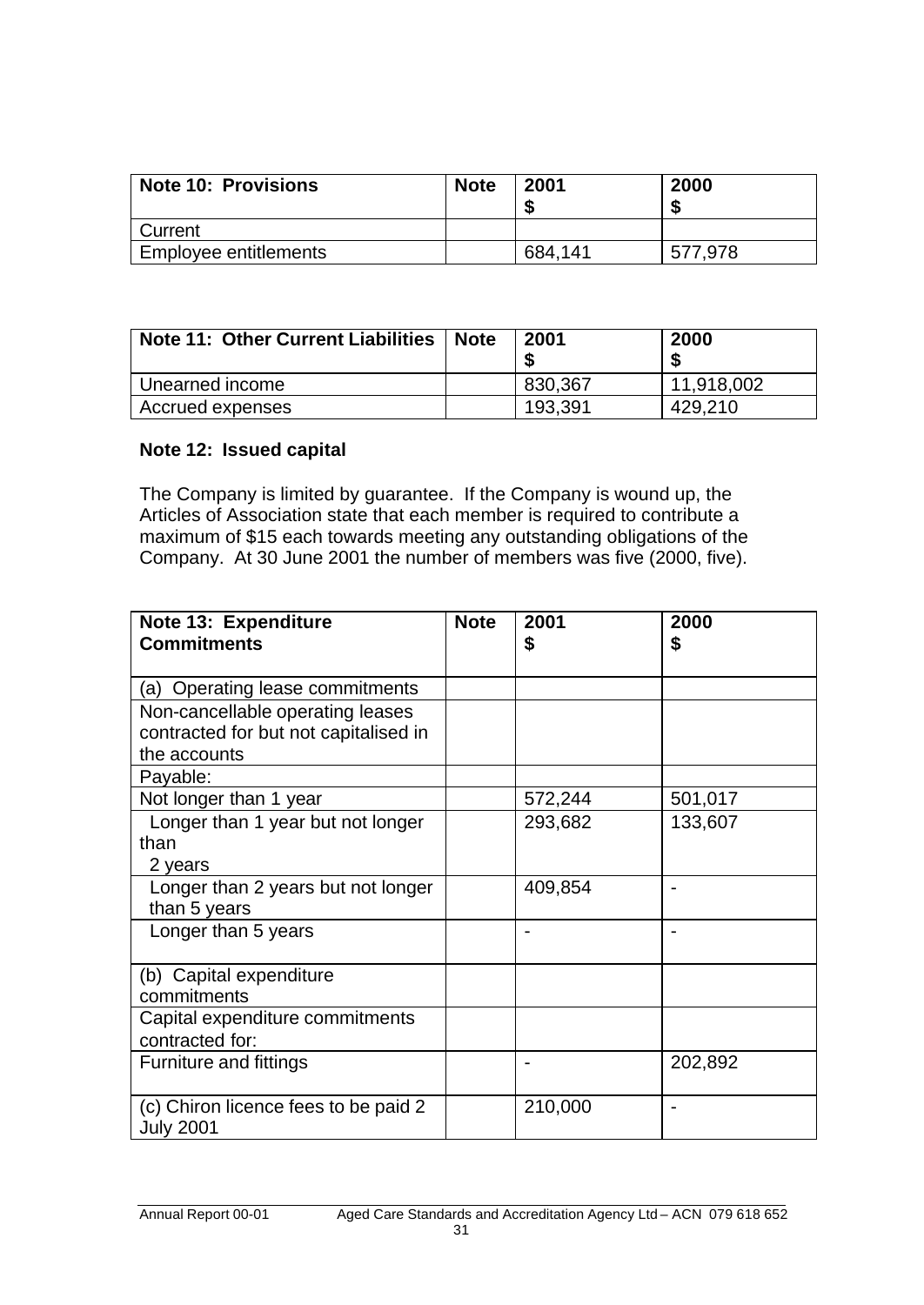# **Note 14: Contingent liabilities**

Two AAT matters were pending at year end with no liability expected and costs estimated at \$40,000.

There was one industrial relations action pending where any settlement is expected to be not material to the Agency and costs are estimated at \$20,000.

# **Note 15: Financial instruments**

# *Financial assets*

Cash and deposits are recognised in the Statement of Financial Position at their nominal value. Interest is credited to revenue as received. The effective weighted average interest rate for cash deposits at 30 June was 4.72% Receivables are normally settled within 30 days.

# *Financial liabilities*

Liabilities are recognised at their nominal value in the Statement of Financial Position for amounts to be paid in the future for goods and services received, whether or not billed. Trade creditors are normally settled within 30 days.

# **Credit risk**

The Agency's credit risk is limited to the value of assets carried in our Statement of Financial Position. Receivables included in these balances are monies outstanding from the Department of Health and Aged Care.

# **Note 16: Economic dependency**

The operations of the Company are dependent on an annual monetary grant from the Commonwealth Government.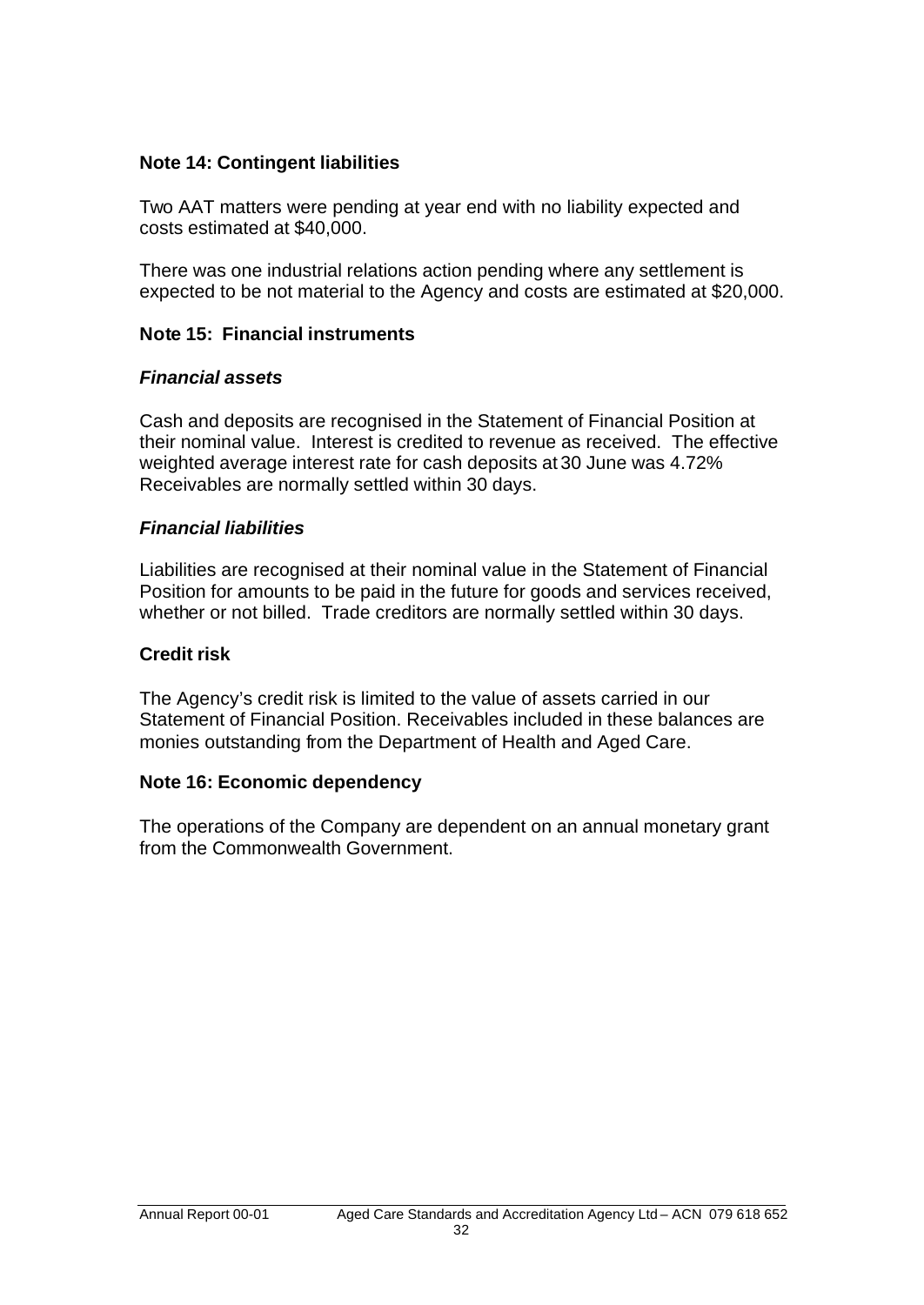# **DIRECTORS' DECLARATION**

The Directors declare that:

- a) the financial statements and associated notes comply with the Accounting Standards and Urgent Issues Group Consensus Views;
- (b) The financial statements and notes give a true and fair view of the financial position as at 30 June 2001 and performance of the Company for the year then ended;
- (c) In the Directors' opinion;
	- (i) there are reasonable grounds to believe that the Company will be able to pay its debts as when they become due and payable.
	- (ii) The financial statements and notes are in accordance with the Corporations Act 2001.

This statement is made in accordance with a resolution of the Board of Directors and is signed for and on behalf of the Directors by:

**Director Directo** SOPTEMBER .........2001 **Dated this**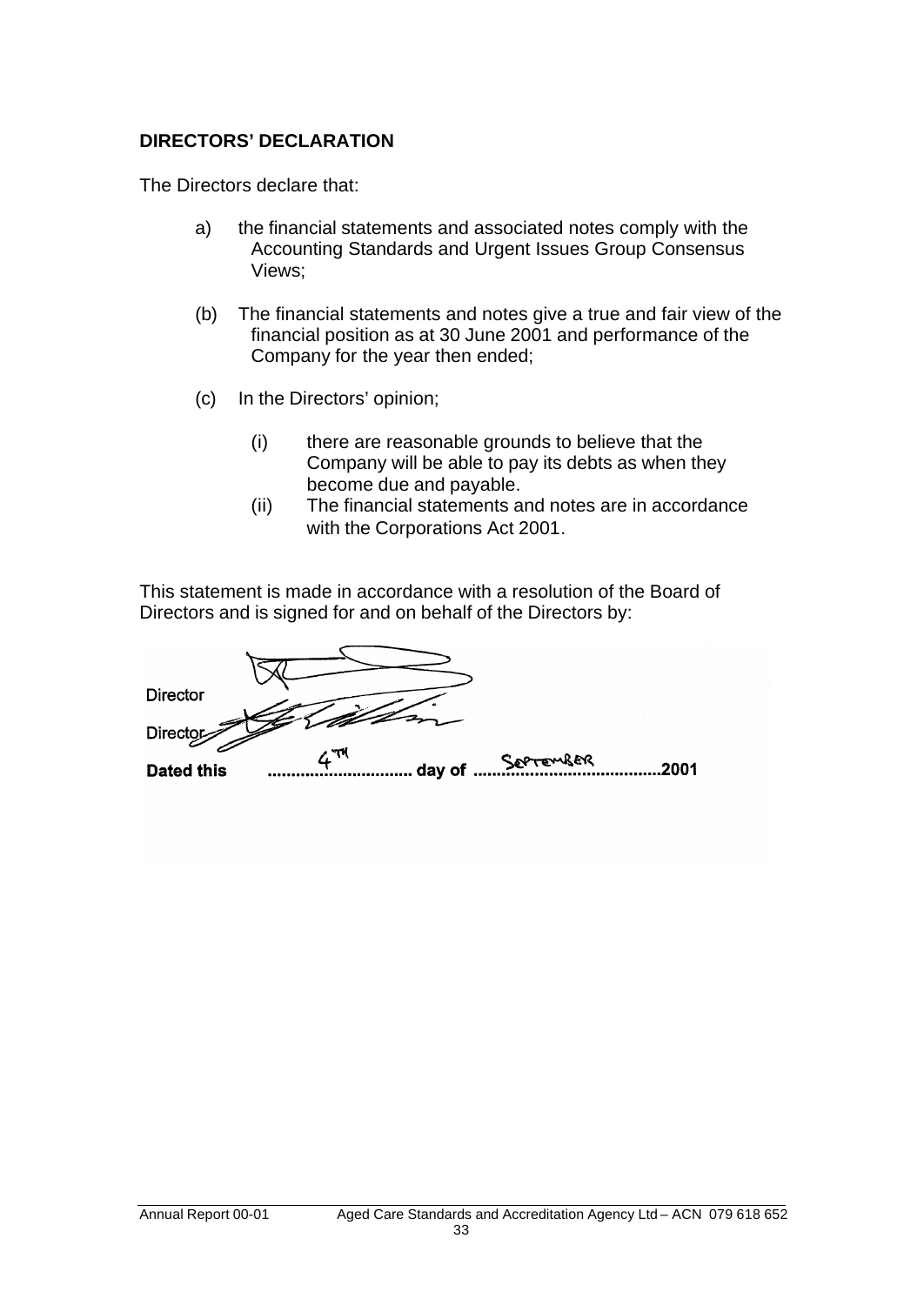# 



#### **INDEPENDENT AUDIT REPORT**

To the members of Aged Care Standards and Accreditation Agency Limited

#### **Scope**

I have audited the financial report of Aged Care Standards and Accreditation Agency Limited for the financial year ended 30 June 2001. The financial report comprises:

- **Statement of Financial Performance;**
- **Statement of Financial Position:**
- Statement of Cash flows:
- Directors' Declaration; and
- Notes to and forming part of the Financial Report  $\overline{a}$

The Company's directors are responsible for the financial report. I have conducted an independent audit of the financial report in order to express an opinion on it to the members of the Company.

The audit has been conducted in accordance with Australian National Audit Office Auditing Standards, which incorporate the Australian Auditing Standards, to provide reasonable assurance whether the financial report is free of material misstatement. Audit procedures included examination, on a test basis, of evidence supporting the amounts and other disclosures in the financial report, and the evaluation of accounting policies and significant accounting estimates. These procedures have been undertaken to form an opinion whether, in all material respects, the financial report is presented fairly in accordance with Accounting Standards, other mandatory professional reporting requirements and statutory requirements in Australia so as to present a view which is consistent with my understanding of the Company's financial position, and performance as represented by the results of its operations and its cash flows.

The audit opinion expressed in this report has been formed on the above basis.

PO Box A456 Sydney South NSW 1235 130 Elizabeth Street **SYDNEY NSW** Phone (02) 9367 7100 Fax (02) 9367 7102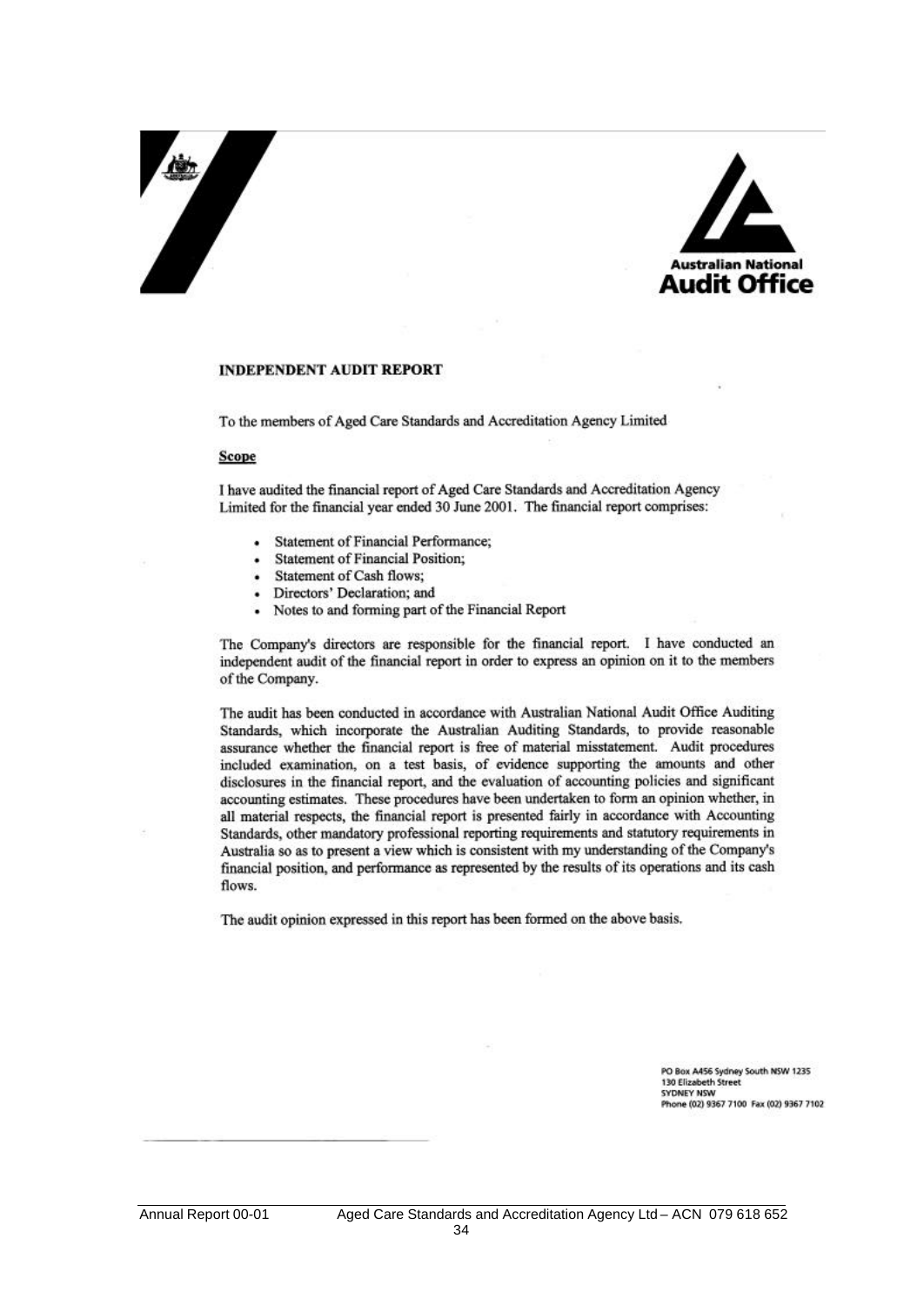### **Audit Opinion**

In my opinion, the financial report of Aged Care Standards and Accreditation Agency Limited is in accordance with:

- (a) the Corporations Act 2001, including:
	- giving a true and fair view of the Company's financial position as at 30 June 2001  $(i)$ and of its performance for the year ended on that date; and
	- (ii) complying with Accounting Standards and the Corporations Regulations; and
- (b) other mandatory professional reporting requirements.

Australian National Audit Office

P Hinchey

**Senior Director** 

For the Auditor-General

Sydney 10 September 2001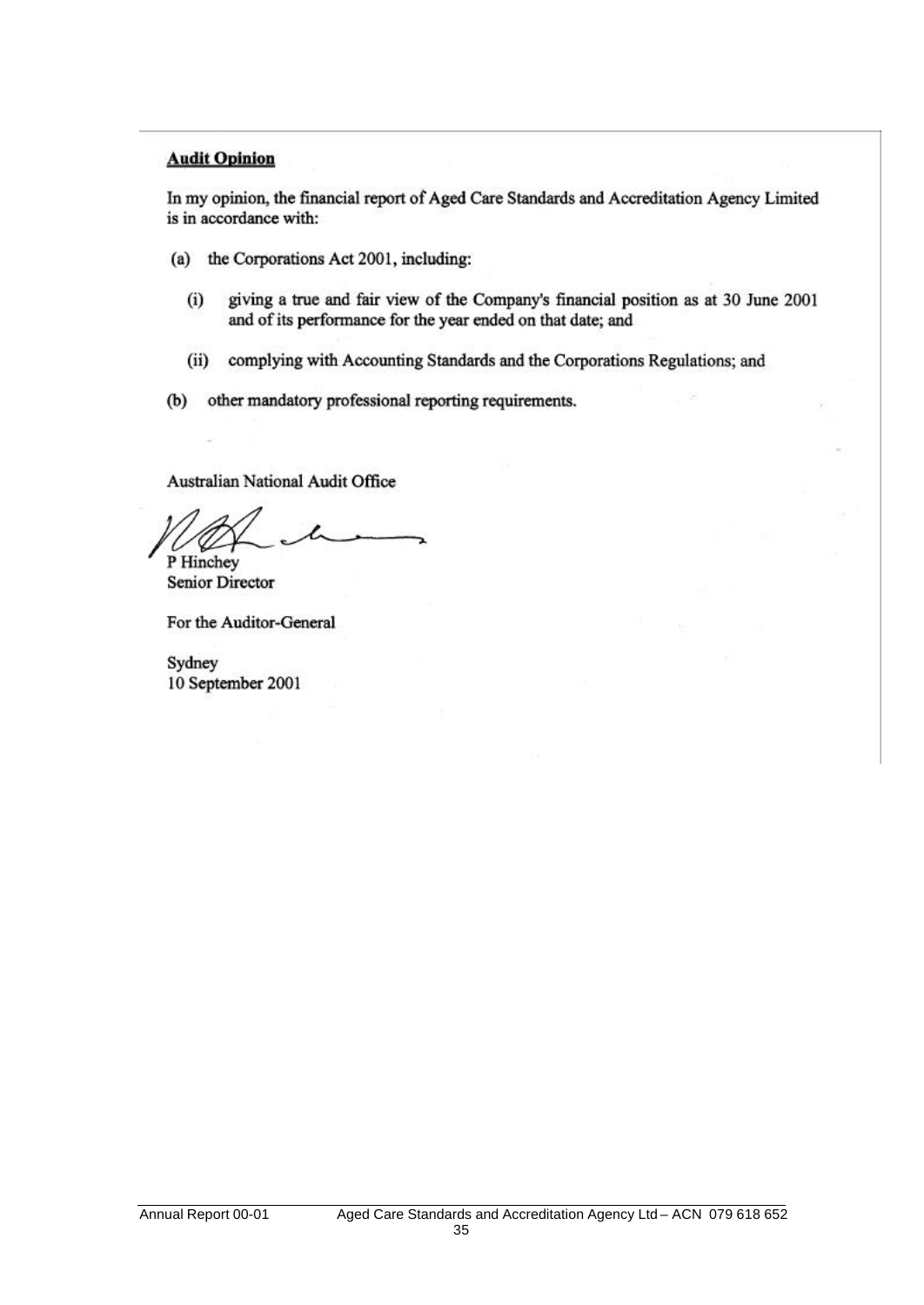# **MANAGEMENT AND ACCOUNTABILITY**

# **Management approach**

Under the direction of the Board, the Agency is committed to the continuous improvement of its own processes and relies very much on feedback provided by its stakeholders. The Agency has established systems for inviting feedback on all its processes and the results of this feedback are presented below. All residential aged care homes in the country were invited to comment on the accreditation process and make suggestions for improvement. Many suggestions for improvement will be incorporated into the Agency's future approach to accreditation.

The legislative framework establishes the Agency's operating environment. The Agency's relationship with the Commonwealth government, through the Department of Health and Aged Care, further clarifies strategic and corporate goals. Within this legislated framework, the Agency has absolute independence in its decision making. Decision-making is delegated by the General Manager to authorised decision-makers in each state office.

# **Workforce planning**

The staff of the Agency are employed on limited period, individual contracts. Staff are encouraged to participate in operational planning, decision-making and improvement cycles. There are annual performance reviews. In addition, the Agency relies on an external contracted workforce, of clerical staff and registered quality assessors, to meet the higher resource requirements during the peak accreditation periods.

# **Human resource management**

Table 4 identifies the number of staff employed by the Agency as at June 2001.

|                  | <b>NAT</b> | <b>NSW</b> | <b>VIC</b> | TAS            | QLD  | S.A  | W.A  | Total |
|------------------|------------|------------|------------|----------------|------|------|------|-------|
| <b>Managers</b>  | 5.0        | 1.0        | 1.0        |                | 1.O  | 1.0  | 1.0  | 10.0  |
| Coordinators     |            | 2.0        | 1.0        |                | 1.O  | 1.O  | 1.0  | 6.0   |
| Assessors        |            | 18.0       | 26.6       | 2 <sub>1</sub> | 16.6 | 8.8  | 9.0  | 81.1  |
| Clerical         | 7.6        | 14.4       | 14.0       |                | 7.0  | 3.0  | 5.0  | 51.0  |
| <b>Directors</b> | 9.0        |            |            |                |      |      |      | 9.0   |
| Total            | 21.6       | 35.4       | 42.6       | 2.1            | 25.6 | 13.8 | 16.0 | 157.1 |

# **Table 4: Agency staff as at June 2001**

There were 157.1 staff employed across Australia as at June 2001, 52 per cent of whom were registered aged care quality assessors undertaking assessment functions.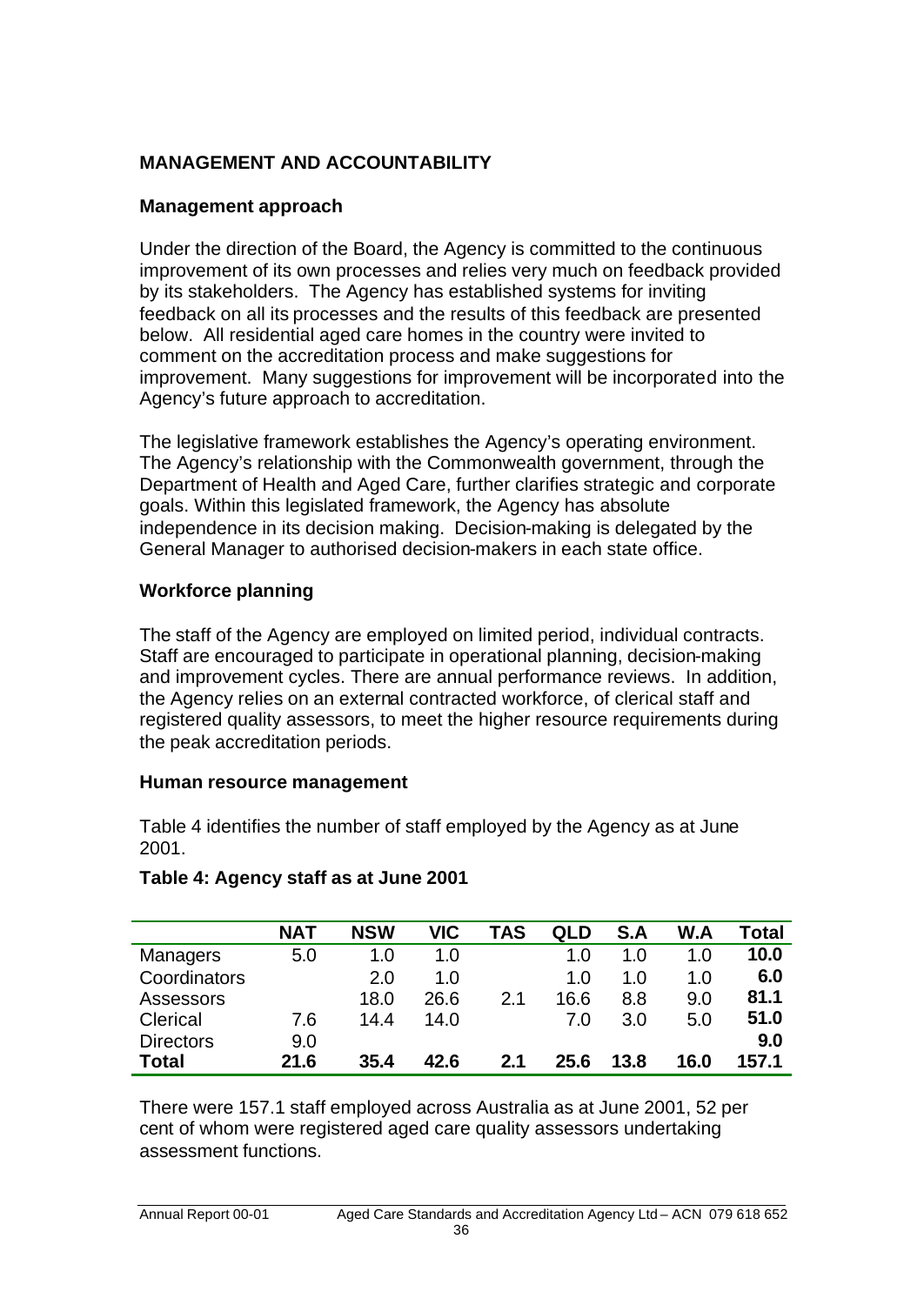# **External assessor workforce**

During the period 2000-2001, the Agency focused on keeping the external assessor workforce informed and up-to-date. This was achieved using a variety of strategies including:

- Regular seminars and workshops offered by Agency state offices
- A national self-directed learning package on report writing.

There were 472 registered external quality assessors at 30 June 2001. An external assessor workforce has delivered a range of benefits including:

- Enabling aged care homes to choose both Agency quality assessors and contract assessors for inclusion in assessment teams
- Providing industry input and expertise by engaging experienced professionals from the sector
- Supporting the flexible workforce required for the cost-effective management of a cyclical accreditation process.

# **Feedback mechanisms**

The Agency has put in place a number of mechanisms to ensure it gains feedback on its own performance. Formal feedback is sought via questionnaires on the site audit process, site audit report and support contact (site).

The tables 5, 6 and 7, illustrate the proportion of respondents who agreed or strongly agreed with the statements indicated from the site audit (process) feedback questionnaire, site audit report feedback questionnaire and support contact (site) feedback questionnaire.

# **Table 5: Satisfaction with site audit**

| <b>Statement</b>                                                                                   | <b>Strongly</b><br>Agree | Agree  | Disagree/<br><b>Strongly</b><br><b>Disagree</b> | Did not<br>answer |
|----------------------------------------------------------------------------------------------------|--------------------------|--------|-------------------------------------------------|-------------------|
| The Statement of Major<br>Findings was useful in<br>providing a summary of the<br>team's findings. | 48.02%                   | 45.02% | 4.03%                                           | 2.93%             |
| Overall, the site audit was a<br>satisfying and useful<br>experience.                              | 54.54%                   | 34.70% | 8.71%                                           | 2.05%             |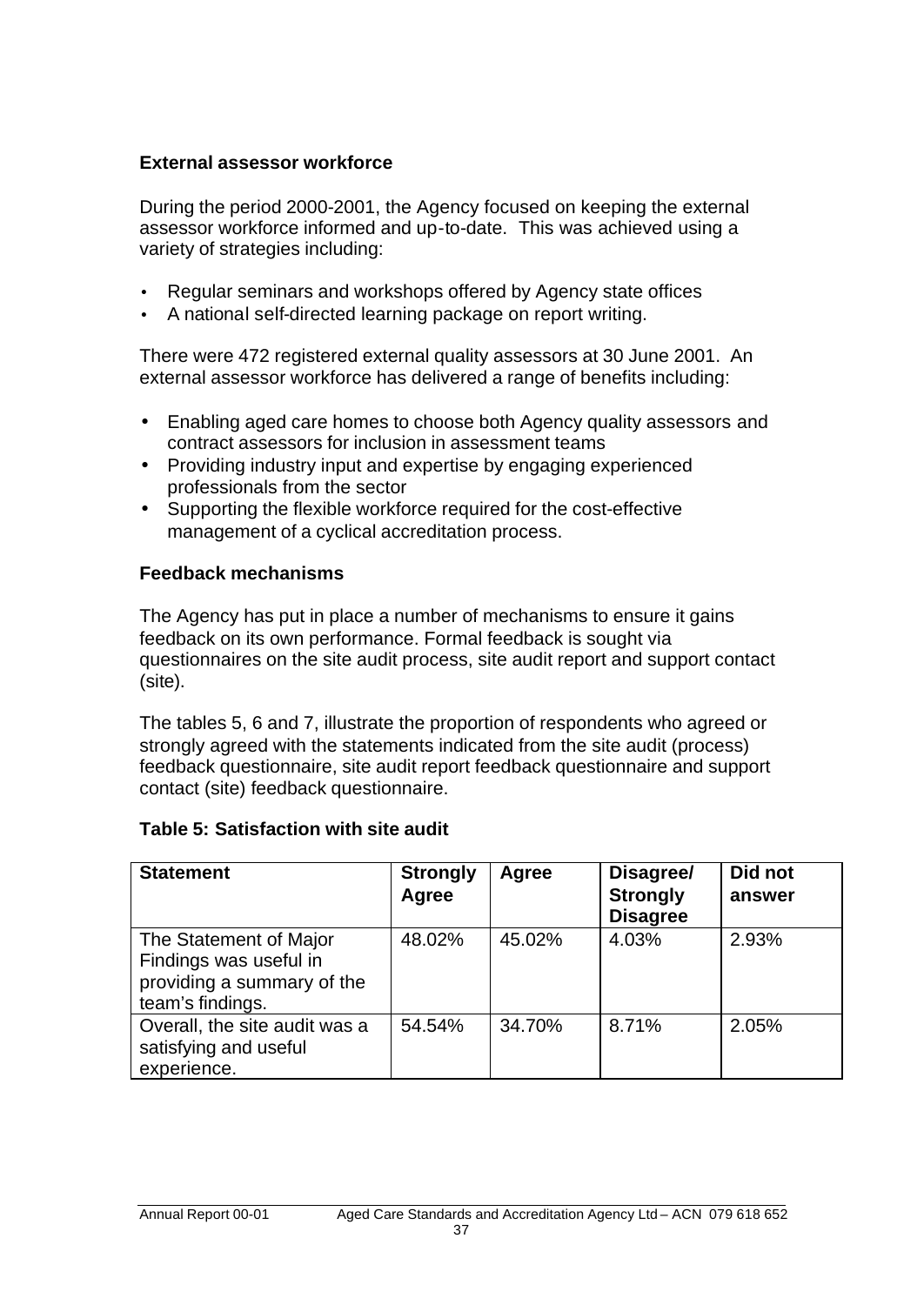# **Table 6: Satisfaction with site audit report**

| <b>Statement</b>                                                                               | <b>Strongly</b><br>Agree | Agree  | Disagree/<br><b>Strongly</b><br><b>Disagree</b> | Did not<br>answer |
|------------------------------------------------------------------------------------------------|--------------------------|--------|-------------------------------------------------|-------------------|
| The Site Audit Report will be<br>useful in guiding planning for<br>improvement in our service. | 42.10%                   | 51.11% | 5.8%                                            | 0.99%             |
| Overall, we are satisfied with<br>the Site Audit Report.                                       | 33.21%                   | 58.40% | 4.69%                                           | 3.70%             |

# **Table 7: Satisfaction with support contact (site)**

| <b>Statement</b>                                                                  | <b>Strongly</b><br>Agree | Agree  | Disagree/<br><b>Strongly</b><br><b>Disagree</b> | Did not<br>answer |
|-----------------------------------------------------------------------------------|--------------------------|--------|-------------------------------------------------|-------------------|
| The assessor/s were<br>professional and courteous<br>throughout the visit.        | 71.47%                   | 25.53% | 0.96%                                           | 2.04%             |
| Overall, the support contact<br>(site) was a satisfying and<br>useful experience. | 62.61%                   | 30.97% | 4.43%                                           | 1.99%             |

# **Complaints**

Complaints about the conduct of registered assessors can be made to the Registrar, Quality Society of Australasia. Any complaints will be acknowledged and investigated by QSA and the Agency. If necessary, the outcome of the investigation will be forwarded to the Auditor Certification Panel and the Certification Review Board, for consideration and a ruling. Substantiated evidence of unacceptable performance or misconduct may result in withdrawal of registration. In the period 2000-2001, four written complaints were received by QSA. Three of these complaints have been resolved and one, as at 30 June 2001, is still under investigation.

# **Occupational health and safety**

The Agency policy is to maintain a safe and healthy working environment for its staff. Occupational health and safety committees are established at each office location and are supported by corporate occupational health and safety policies. In 2000-2001, there were no incidents or issues of concern relating to occupational health and safety.